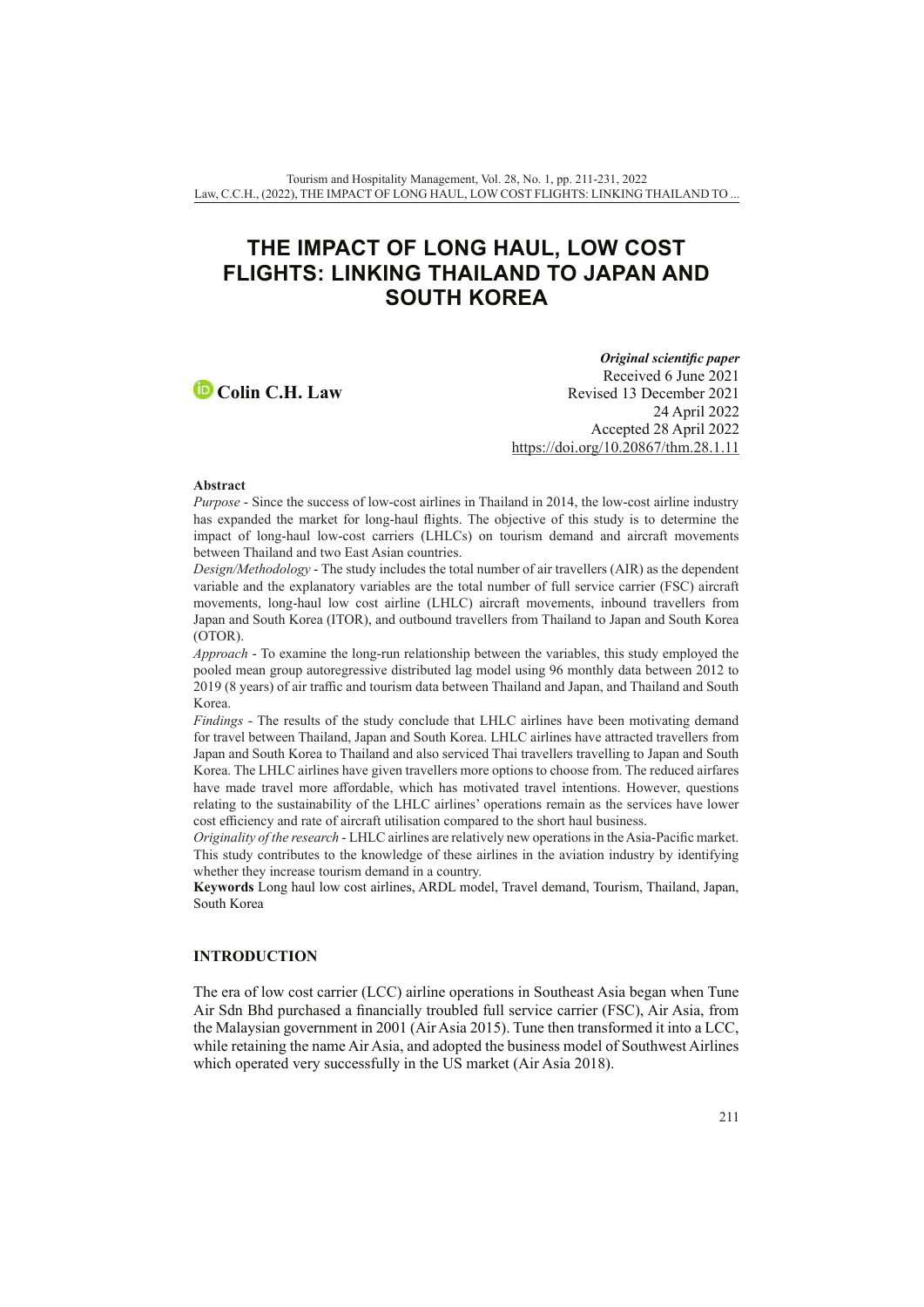Since then, many low cost airlines have begun operating in the region, especially after governments relaxed controls over the aviation sector. The Thai government in 2000 introduced air liberalisation measures. These allowed private companies to compete with the state-owned airlines in the Thai air transport market (Lonides 2000).

The LCC business model was extended to Thailand when Air Asia in Malaysia established Thai Air Asia with their Thai counterpart Asia Aviation in September 2003 (Asia Aviation 2014). In response to the new entrant to Thailand's aviation market, airlines in Thailand reacted promptly by establishing their low cost subsidiaries. Two of these low cost operators were One-Two-Go Airlines and SkyAsia Airlines (later renamed Nok Air). Orient Thai Airlines launched One-Two-Go in December 2003 (Ludd and Ison 2013). In 2004 the national carrier, Thai Airways International, established SkyAsia (Nok Air 2017). The new airlines operate domestic flights in Thailand and international flights to destinations in the region.

With the success of the LCC operations in Thailand, the business model was adopted for the long haul market. Malaysia's Air Asia X, along with groups of Thai investors, created Thai Air Asia X which targets Thailand's medium to long haul, low cost (LHLC) market (Air Asia 2018). At the same time, Nok Air joined with a subsidiary of Singapore Airlines, Scoot, and formed Nokscoot (Kositchotethana 2013). By the end of 2017 Thai Lion Air had also begun low cost medium distance to long haul services, including the Thailand–China route (Liu 2017).

The growth in LCC operations has changed the air travel industry significantly. Inbound air travel demand has been driven by an increasing number of airline companies providing lower airfares (Hossan 2012). The increase in air travellers to Thailand has led to economic growth which has improved the living standards of Thai people, resulting in more Thai people travelling abroad until the global pandemic began in 2020.

This study aims to identify the impacts of LHLC airlines on tourism demand in Thailand. The findings will provide a reference for aviation stakeholders to develop strategies and to implement policies to promote the aviation and tourism industries. The framework of this research is divided into five sections. Section 1 introduces the background to the study. Section 2 contains the literature review and illustrates the relationship between LHLC airlines and tourism in Thailand. Section 3 identifies the methodology used in the study to examine the correlations between LHLC airlines, air travel demand and tourism flow. Section 4 presents the results of the study by analysing the trend of air travellers between 2012 and 2019. The final section discusses the findings, provides recommendations and identifies some limitations of the study.

## **1. BACKGROUND**

Low cost carriers are also referred to as 'no frill' or 'budget' airlines. The pioneer LCC, Pacific Southwest Airlines, was established in 1947. The airline offers low fare services between San Diego and Oakland via Burbank. Pacific Southwest Airlines operated within California only and so it can keep fares low because the airline is not bound by Civil Aeronautics Board directions that regulate major airlines flying in the United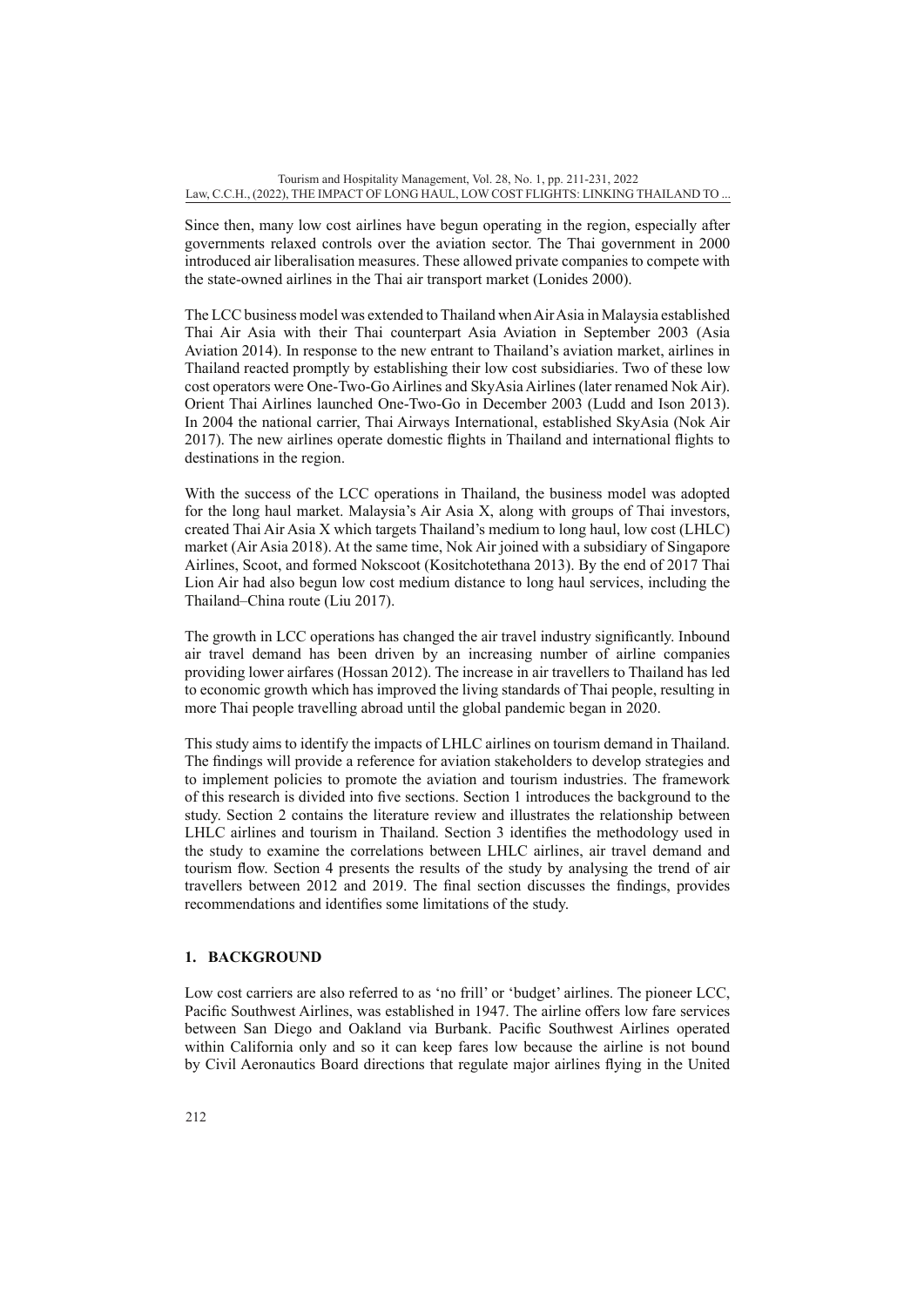States (Sheth et al. 2007). In 1967 Air Southwest (later renamed Southwest Airlines) was established in Texas, United States. Air Southwest modified the business model of Pacific Southwest Airlines and this has shaped today's LCC industry (Guinto 2017).

LCCs offer inexpensive tickets by keeping their costs low. The typical cost saving practices of these airlines include: operating at secondary airports, flying a single type of plane, increasing plane utilisation, relying on direct sales, offering a single-class product, avoiding frequent flyer programs and keeping labour costs low (Haydon 2016). Moreover, to achieve plane utilisation, LCCs operate short haul flights (3 hours or less) with a point-to-point network (Budd and Ison 2017). According to Gross and Schröder (2007), achieving a high frequency by flying short and medium distance flights (of 2.5– 3 hours maximum) is most favourable to the LCC's operations. Short haul operations require fewer amenities such as seat comfort and the need for food compared with long haul flights. Furthermore, crew members can return to their accommodation on the same day which avoids overnight stays at outposts and so allows the LCC to constrain costs (Francis et al. 2014). The amenities which can be purchased by travellers, including baggage check-in, meals, inflight entertainment and extended legroom seats, provide ancillary revenue for the LCC (Smith, O'Connell and Maleki 2017).

The business model spread across the Atlantic Ocean to Europe when financially troubled Ryanair in Ireland restructured as an LCC in 1991 (Tungate 2017) and into the Asia-Pacific region when Tune from Malaysia purchased the financially troubled Air Asia from the Malaysian government in 2001 (Air Asia 2018). Air transport deregulation around the world has encouraged the demand for air travel. Governments have reduced their control over the aviation industry which has enabled many new airlines to enter the air transport industry. Many of the LCCs entering the market charge lower fares compared with the established companies, which has changed the nature of the air transport industry (Law, Zhang and Zhang 2018). Over the last two decades, the number of LCCs has significantly increased, especially in the Asia-Pacific region (Nyathi, Hooper and Hensher 2007). Until the end of 2018, 71 LCCs were operating in the Asia-Pacific region, overtaking Europe as the largest low cost market (Anna Aero 2018).

## **1.1. Long haul, low cost airlines**

The definition of a long haul flight varies around the world. According to Grant (2019), flights under 1000 nautical miles are considered short haul operations, flights of 1001– 2000 nautical miles are medium haul operations and long haul flights are classified as being more than 2001 nautical miles. According to Morrell (2008), a flight time of at least six hours constitutes a long haul flight. In Europe long haul operations were defined as flights of greater than 1890 nautical miles (CAA 2015). In Asia a flight time of more than 4 hours was classified by Air Asia as medium to long haul (CAPA 2007). In the 1960s Loftleidir Icelandic Airlines became the first LHLC operator (Loftleidir Icelandic 2018). The airline was able to offer low cost airfares across the Atlantic Ocean from its airport base near Reykjavik in Iceland. Loftleidir Icelandic offered short haul flights between Luxembourg and Reykjavik with travellers connecting to long haul services to and from the United States. The airline had decided not to participate in the International Air Transport Association (IATA) and therefore it was not bound by the IATA's tariff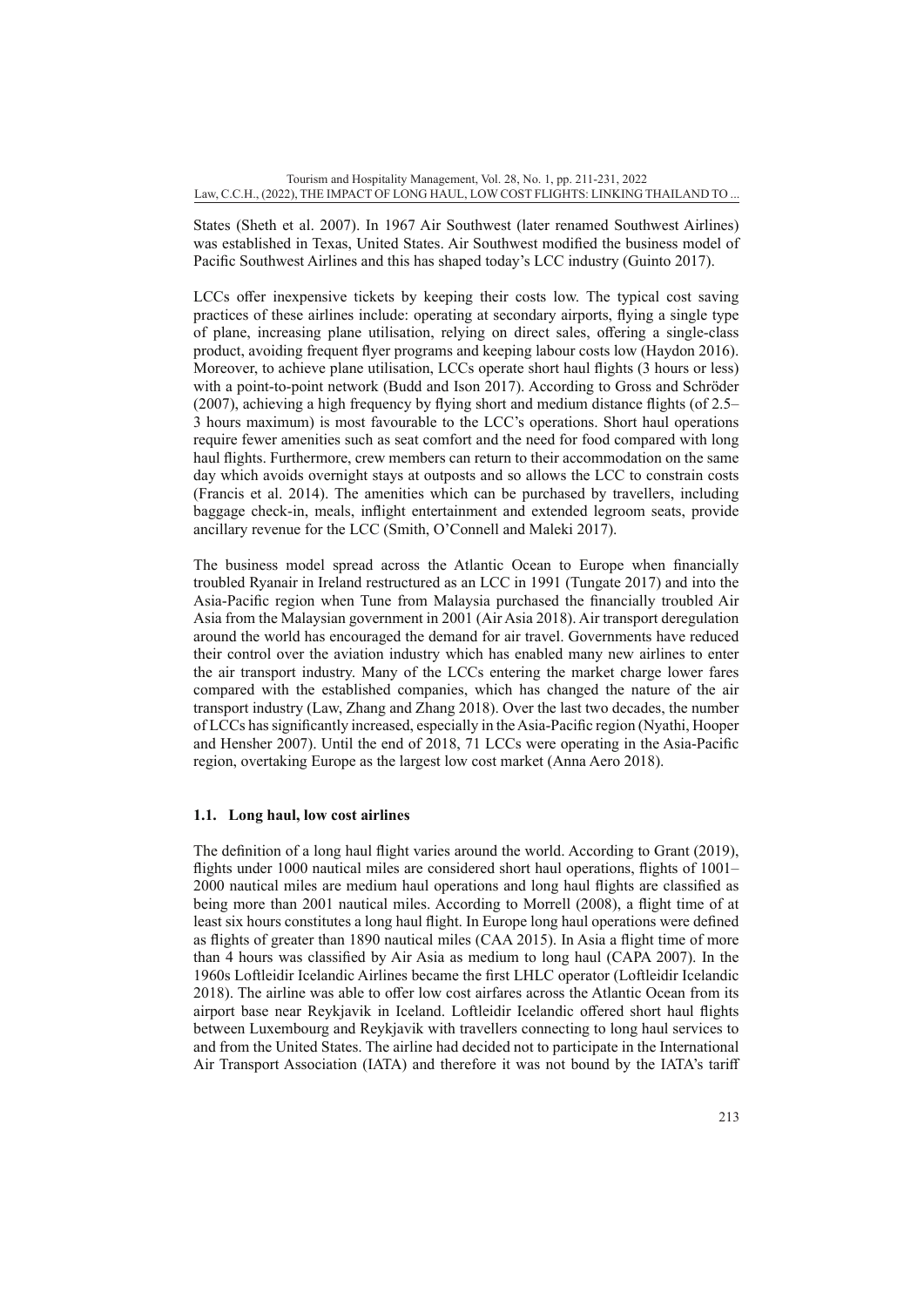regulations. This gave the airline flexibility in offering airfares lower than those of other transatlantic airlines (Icelandair 2018). Many LHLC airlines emerged in Europe after legislation for the deregulation of the airline industry was passed in 1977 (Truxal 2012). Laker Airway began operating LHLC flights on the London Gatwick–New York route. The airline's LHLC flights lowered operating costs by eliminating mail and cargo transport. Passengers had to pay cash on a 'first come, first served' basis for flights and there were additional charges for food and drink (Sullivan 2006). The modern business model of LHLC airlines was introduced by Australia's Jetstar in 2006 when the airline began operating with widebody aircraft on services on routes between Australia and Asia and North America (CAPA 2018a).

The modern business model of LHLC airlines is similar to that of the LCC except for crewing, security, airport facilities, turnaround times and aircraft types because of the requirements of long distance international air travel (Wensveen and Leick 2009). According to Binggeli and Weber (2013), the cost of LHLC airlines' operations is much higher compared with that of the short haul operations of LCCs and therefore these airlines enjoy fewer cost advantages. The cockpit and cabin crew productivity on LHLC airlines is comparable to that of FSCs with the result that LCCs operating long haul flights do not benefit from the low cost business model (Morrell 2008). Based on a previous study of LHLC airlines' profitability, achieving a load factor of 75% allows the airlines to obtain marginal profits on flights of 3500 nautical miles or more (Moreira, O'Connel and Williams 2011). As many LHLC airlines operate widebody aircraft, they have used the premium cabin section on their aircraft to offer additional comfort to premium passengers. This business model is known as the hybrid model (Morrell 2008). The hybrid business model allows the LHLC airlines to attract different types of passengers, including business and leisure travellers. These airlines offer connecting flights, loyalty programs and have a premium cabin section (Stoenescu and Gheorghe 2017). According to AlixPartners (2015), LHLC operations are more favourable in Asia compared with those in Western countries. The LHLC airlines in Asia enjoy lower operating costs due to the lower gross domestic product of the Asian countries. The airlines also benefit from lower labour costs, lower airport fees and minimal interference from trade unions, which enables them to achieve greater economies of scale (AlixPartners 2015). Table 1 shows the cost per available seat kilometre of five LHLC airlines: the cost of LHLC airlines in Asia is lower than operators in Europe and North America.

| <b>Airline</b>                     | Cost per available | <b>USD</b>        |
|------------------------------------|--------------------|-------------------|
|                                    | seat kilometre     | (as of 2019)      |
| Air Asia X (Malaysia) <sup>1</sup> | MYR 0.126          | <b>USD 0.0306</b> |
| Scoot (Singapore) <sup>2</sup>     | SGD 0.054          | <b>USD 0.0400</b> |
| Norweigan (Norway) <sup>3</sup>    | <b>NOK 0.440</b>   | <b>USD 0.0499</b> |
| Westjet (Canada) <sup>4</sup>      | CAD 0.084          | <b>USD 0.0648</b> |
| Eurowing (Germany) $5$             | EUR 0.069          | USD 0.0772        |

| Table 1: Comparison cost per available seat kilometre, including fuel, between |  |  |  |
|--------------------------------------------------------------------------------|--|--|--|
| LHLC airlines from different regions in 2018.                                  |  |  |  |

Source:  $\frac{1}{1}$  Air Asia X (2020),  $\frac{2}{1}$  Singapore Airlines (2020),  $\frac{3}{1}$  Norwegian (2020),  $\frac{4}{1}$  Westjet (2020),  $\frac{5}{1}$  Lufthansa Group, (2020)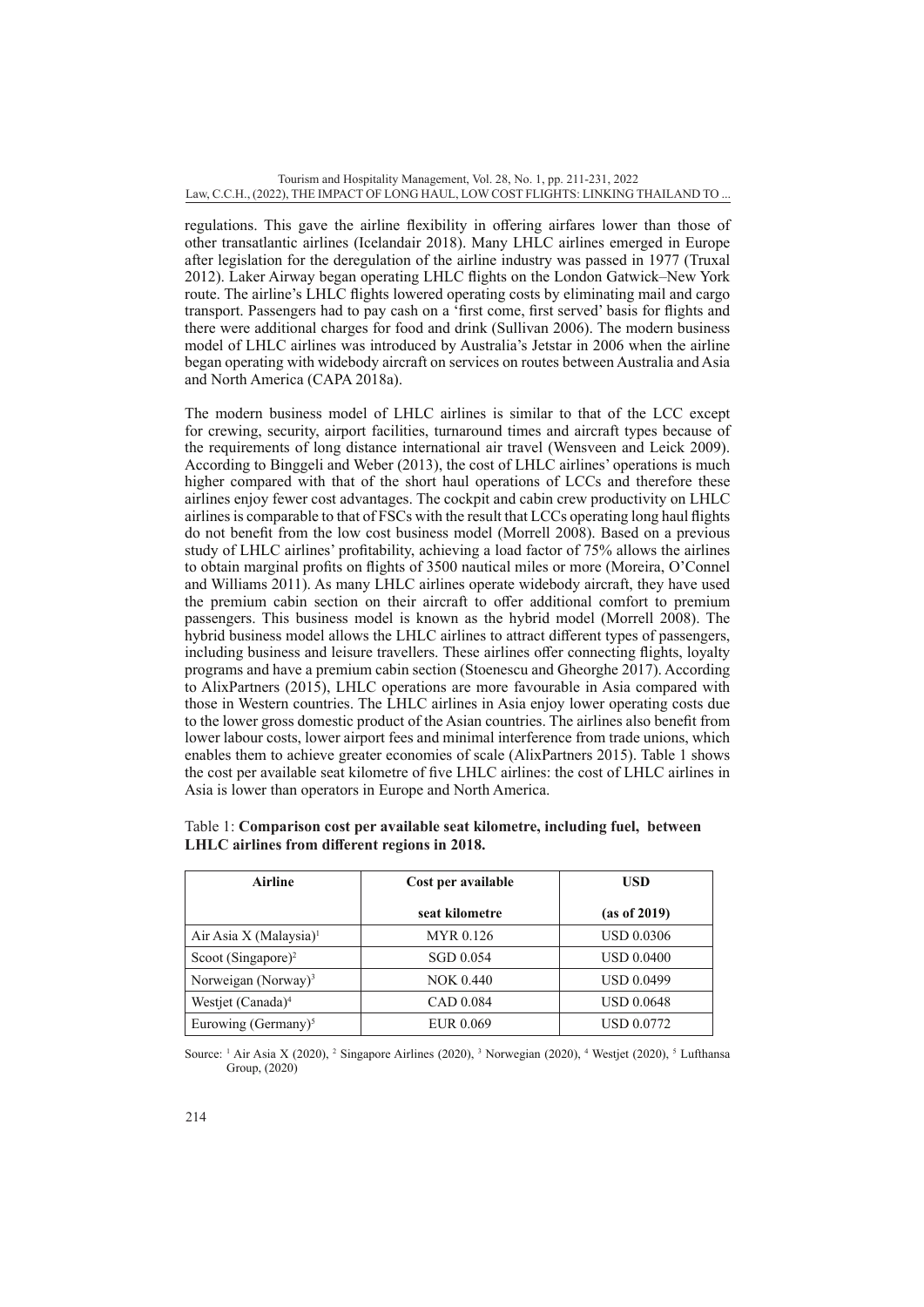#### **1.2. The development of the LHLC airline industry in Thailand**

Thailand's aviation industry has been strictly regulated by the Thai government for many years. In 2000 the government introduced liberalisation measures to the aviation industry. The government relaxed some of the restrictions which had applied to the industry, and allowed new airlines to enter the domestic air market (Lonides 2000; Law 2017). Since then, many airlines have emerged in Thailand with the most significant change to the industry being the introduction of LCCs. In December 2003 Orient Thai Airlines established its LCC, One-Two-Go Airlines, to service Thailand's domestic market (Kositchotethana 2013). This preceded the arrival of Air Asia in Thailand (Air Asia 2018). Other LCCs, including Nok Air, also commenced operations in 2004 (Nok Air 2017). In 2013 a joint venture between Indonesia Lion Air and a Thai local partner established Thai Lion Air (Thai Lion Air 2018) and VietJet with funding from Vietnamese and Thai shareholders began operating Thai Vietjet in 2015 (Thai Vietjet 2018).

With the initial success of these short–medium distance LCCs in the Thai market, more airlines started operations in Thailand. Also, newly established airlines focused on the international long-haul market to which they applied the low cost business model. In 2009 a Korean Air subsidiary, Jin Air, became the first LHLC airline to service the Bangkok–Seoul route (Routes Online 2009). Other South Korean carriers, including Jeju Air and Eastar Air, followed (CAPA 2012). The development of Thailand's own LHLC airlines began in 2013 when Thai Air Asia X was formed by Thai Air Asia and Air Asia X from Malaysia (Prakash 2013). A joint venture between Nok Air and Scoot, a LHLC airline from Singapore, formed Nokscoot in 2015 (Phang 2014). Thai Lion Air also started operating long haul flights in 2018 (Kositchotethana 2017). Like the South Korean carriers, the LHLC carriers in Thailand first started operating charter flights between Thailand and cities in Japan, South Korea and China which were later replaced by scheduled services (Kositchotethana 2014). Scoot also accessed the fifth freedom to operate flights between Singapore and Tokyo and Osaka via Bangkok. The fifth freedom is a set of commercial aviation rights granting a country's airlines the privilege to carry revenue traffic between foreign countries as a part of services connecting the airline's own country (Law et al. 2018). Table 2 details the LHLC airlines operating in Thailand in 2019. Several of the airlines operated with a hybrid business model offering both premium class and economy class using widebody aircraft. Figure 1 shows the LHLC operations between Bangkok and cities more than 4 flying hours distant.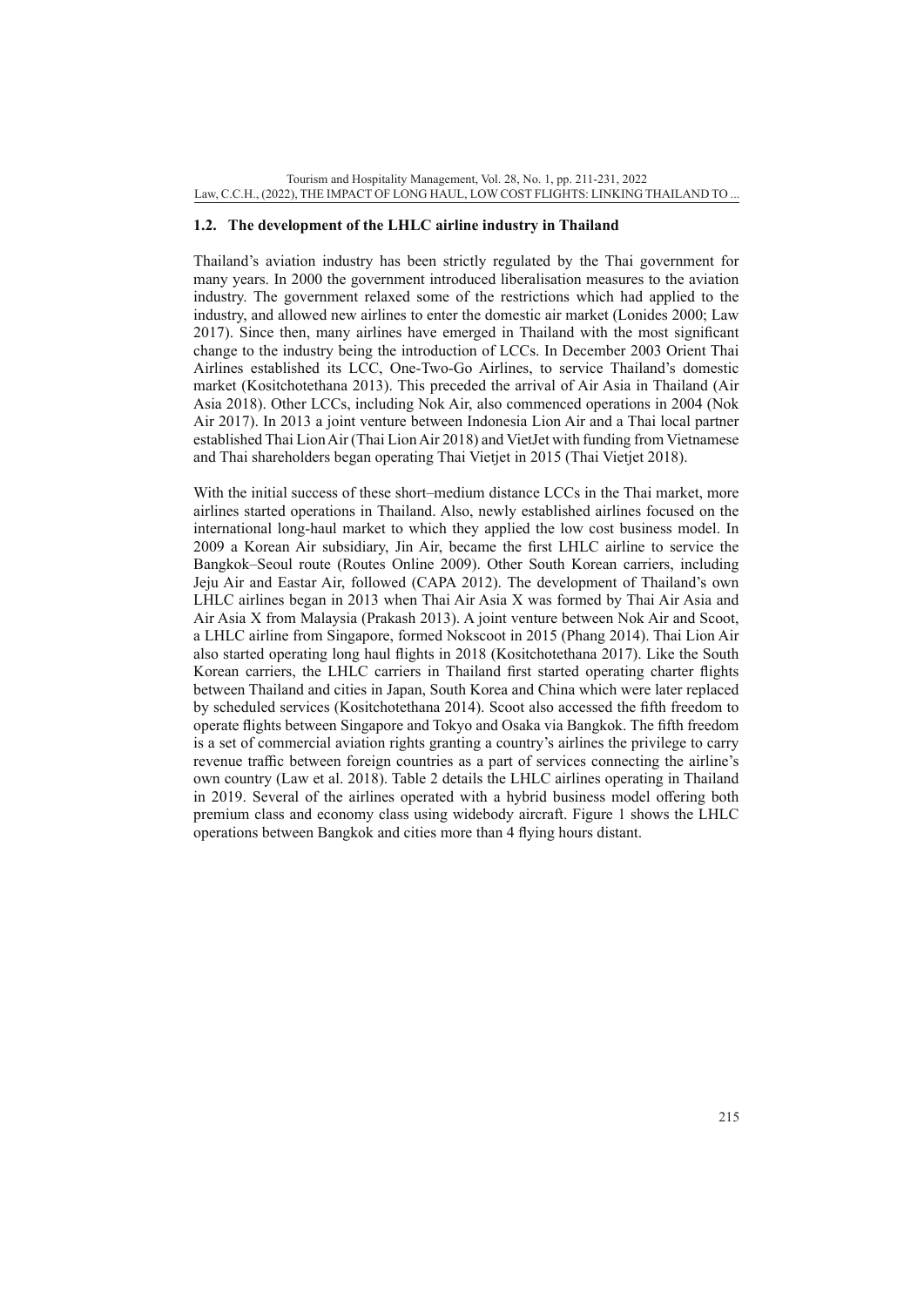| <b>Airlines</b>   | Year began<br>in Thailand | <b>Nationality</b> | <b>Class offered</b>                                       | <b>Aircraft</b><br>type    | Long haul cities<br>served from<br><b>Thailand</b><br>(Thai airports)<br>first) |
|-------------------|---------------------------|--------------------|------------------------------------------------------------|----------------------------|---------------------------------------------------------------------------------|
| Jeju Air          | 2008                      | South Korea        | • Premium comfort<br>seat (Premium)<br>• Front/exit seat   | <b>B737</b>                | Bangkok,<br>Chiangmai<br>Pusan, Seoul                                           |
|                   |                           |                    | (extended legroom)<br>Economy                              |                            |                                                                                 |
| Jin Air           | 2008                      | South Korea        | • JINI Plus (extended<br>legroom)<br>• Front/exit seat     | <b>B737</b><br><b>B777</b> | Bangkok,<br>Chiangmai,<br>Phuket                                                |
|                   |                           |                    | (extended legroom)<br>• Economy                            |                            | Pusan, Seoul                                                                    |
| Eastar Jet        | 2012                      | South Korea        | • Front/exit seat<br>(extended legroom)                    | <b>B737</b>                | Bangkok,<br>Chiangmai                                                           |
|                   |                           |                    | • Economy                                                  |                            | Pusan, Seoul                                                                    |
| Spring<br>Airline | 2012                      | China7             | • SpringPlus (extended<br>legroom)<br>• Economy            | A320                       | Bangkok,<br>Chiangmai,<br>Phuket, Surat<br>Thani                                |
|                   |                           |                    |                                                            |                            | Chengdu,<br>Lanzhou,<br>Nanchang,<br>Ningbo, Shanghai,<br>Xi'an, Yanzhou        |
| T Ways            | 2013                      | South Korea        | • Economy                                                  | <b>B737</b>                | Bangkok,<br>Chiangmai                                                           |
|                   |                           |                    |                                                            |                            | Seoul                                                                           |
| NokScoot          | $2014*$                   | Thai               | ScootPlus (Premium)<br>$\bullet$<br>• Super seat (extended | <b>B777</b>                | Bangkok                                                                         |
|                   |                           |                    | legroom)<br>Economy<br>$\bullet$                           |                            | Nanjing, Qingdao,<br>Shenyang, Tianjin                                          |
|                   |                           |                    |                                                            |                            | Taipei                                                                          |
|                   |                           |                    |                                                            |                            | Osaka, Sapporo,<br>Tokyo                                                        |
| Scoot             | 2014                      | Singapore          | • ScootPlus (Premium)                                      | <b>B787</b>                | Bangkok                                                                         |
|                   |                           |                    | • Super/stretch seat<br>(extended legroom)<br>• Economy    |                            | Singapore                                                                       |
|                   |                           |                    |                                                            |                            | Osaka, Sapporo,<br>Tokyo                                                        |
| Spicejet          | 2014                      | India              | • SpiceMax seats<br>(extended legroom)                     | <b>B737</b>                | Bangkok                                                                         |
|                   |                           |                    | • Economy                                                  |                            | Delhi                                                                           |

# Table 2: **LHLC airlines operating in and to/from Thailand as of 2019.**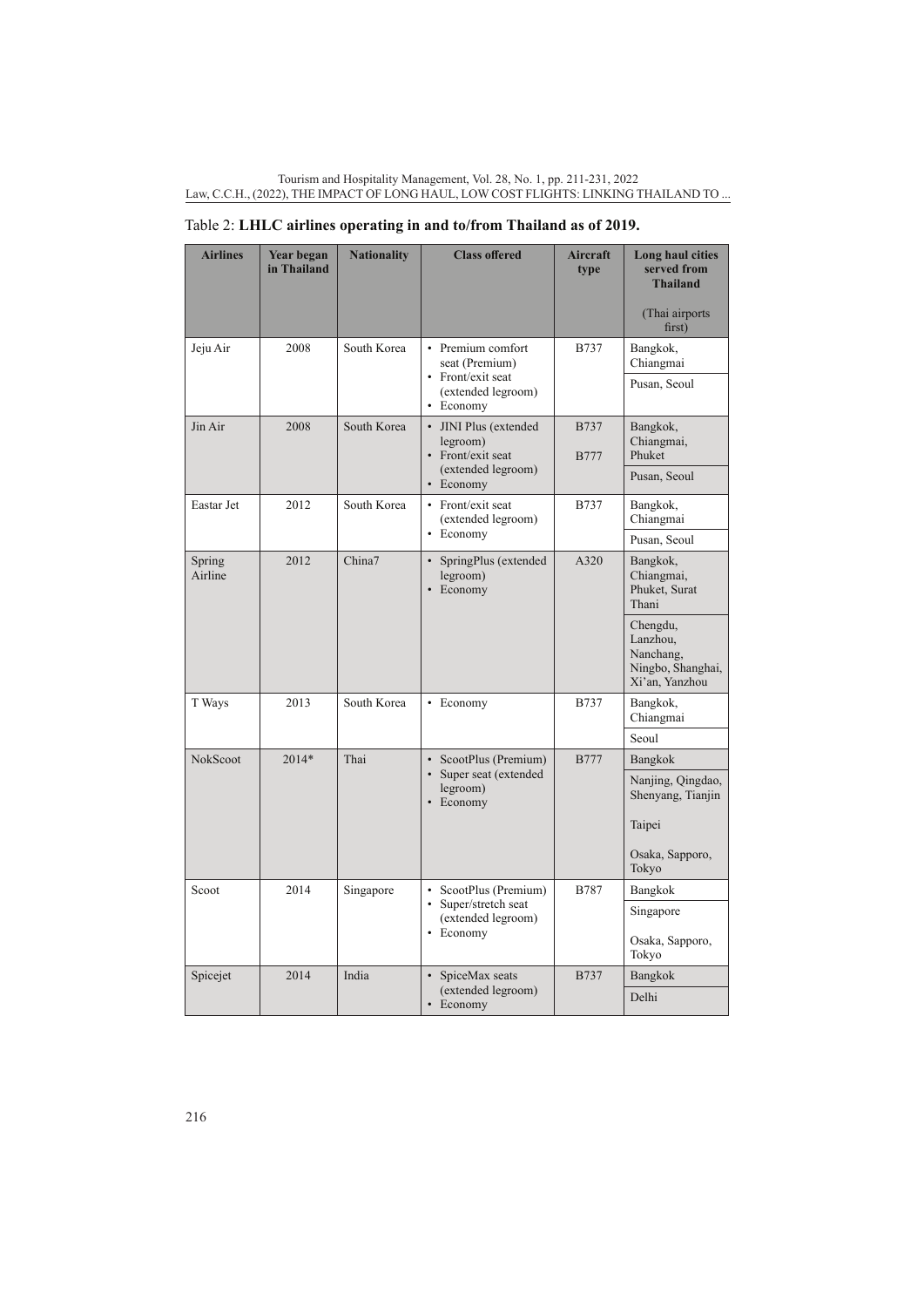Tourism and Hospitality Management, Vol. 28, No. 1, pp. 211-231, 2022 Law, C.C.H., (2022), THE IMPACT OF LONG HAUL, LOW COST FLIGHTS: LINKING THAILAND TO ...

| Thai Air<br>Asia $X$ | 2014 | Thai | • Premium flathed<br>(Premium)<br>• Hot seat (extended<br>legroom)<br>Economy<br>٠ | A330 | Bangkok<br>Nanchang,<br>Shanghai,<br>Shenyang, Tianjin<br>Nagoya, Osaka,<br>Sapporo, Tokyo |
|----------------------|------|------|------------------------------------------------------------------------------------|------|--------------------------------------------------------------------------------------------|
|                      |      |      |                                                                                    |      | Seoul                                                                                      |
| Thai Lion            | 2018 | Thai | • Comfort seat                                                                     | A330 | Bangkok                                                                                    |
| Air                  |      |      | (extended legroom)<br>Economy<br>$\bullet$                                         |      | Shanghai, Tianjin                                                                          |
|                      |      |      |                                                                                    |      | Osaka, Tokyo                                                                               |
|                      |      |      |                                                                                    |      | Pusan                                                                                      |

Remarks: Approximate average flying time India 4+ hours, North China 5+ hours, Japan 6+ hours, South Korea 5+ hours.

 \* ceased operation in 2020 Source: CAPA (2020)

## Figure 1: **LHLC operations to and from Bangkok in 2019.**



Legend: BKK – Bangkok, CTS – Sapporo, CTU – Chengdu, DEL – Delhi, LHW – Lanzhou, NGB – Ningbo, NGO – Nagoya, OSA – Osaka, PUS – Pusan, SEL – Seoul, SHA – Shanghai, SHE – Shenyang, TAO – Qingdao, TNS – Tianjin, TYO – Tokyo, YTY – Yangzhou.

## **1.3. The relationship of LHLC airlines to the tourism industry in Thailand, Japan and South Korea.**

Thailand's tourism industry has benefited from the deregulation of the aviation industry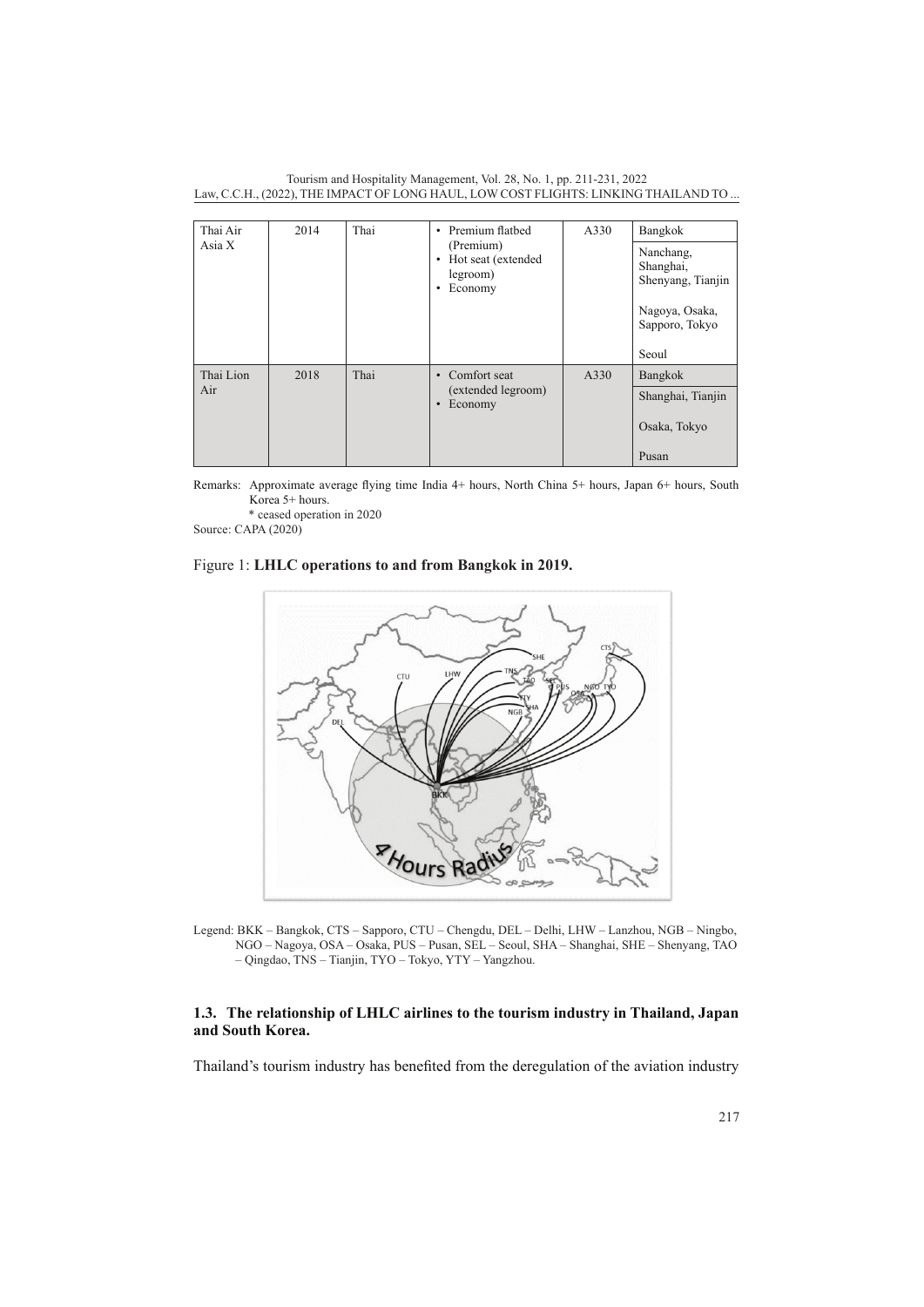since 2000. New airlines were encouraged to enter the industry when the Thai government removed most of the restrictions (Schlumberger and Weisskopf 2014). The changes to the policies have increased the capacity of international flights and driven down airfares. These have motivated tourism for both inbound and outbound travel. Inbound tourism is one of the most important factors driving Thailand's economy. According to tourism reports from Kasikorn Bank (2019) and Bangkok Bank (2019), in 2018 Thailand received approximately THB2.01 trillion revenue from 38.12 million arrival travellers which accounted for 12.3% of its gross domestic product. The majority of these arrivals – more than 32.13 million travellers – arrived by air transport (TAT Intelligence Center 2020). The largest group of international arrivals were from China (10.6 million) followed by Malaysia (4.1 million), Korea (1.8 million), Laos (1.8 million), Japan (1.7 million) and India (1.5 million) (TAT Intelligence Center 2020). Flights connecting Thailand with China, South Korea and Japan were operated by both FSCs and LHLC airlines. The number of LHLC flights operating to and from Thailand increased significantly between 2012 and 2018 with an average annual growth rate of 37%. The rapid growth of LHLC movements was observed after Thai-based Thai Air Asia X and NokScoot began operations in 2014: this accounted for 5.8% of the overall international flight movements in Thailand in 2014 and the percentage reached 8.6% by 2018. Figure 2 shows the number of international traveller arrivals and flight movements between 2012 and 2018. The number of LHLC airlines operating flights in Thailand increased significantly from 2.6% in 2012 to 9.5% in 2018. During the same period, the number of traveller arrivals increased from 17 million to more than 32 million.



Figure 2: **International traveller arrivals and international flight movements in Thailand, 2012–2018.** 

The introduction of LHLC airlines offering low fare direct flights connecting Thailand with cities in North Asia has fostered travel movements. Japan and South Korea have become attractive destinations for Thai travellers. According to data from Thailand's National Statistical Office, the number of Thai travellers to South Korea and Japan increased by

Source: AOT (2021) and MOTS (2021).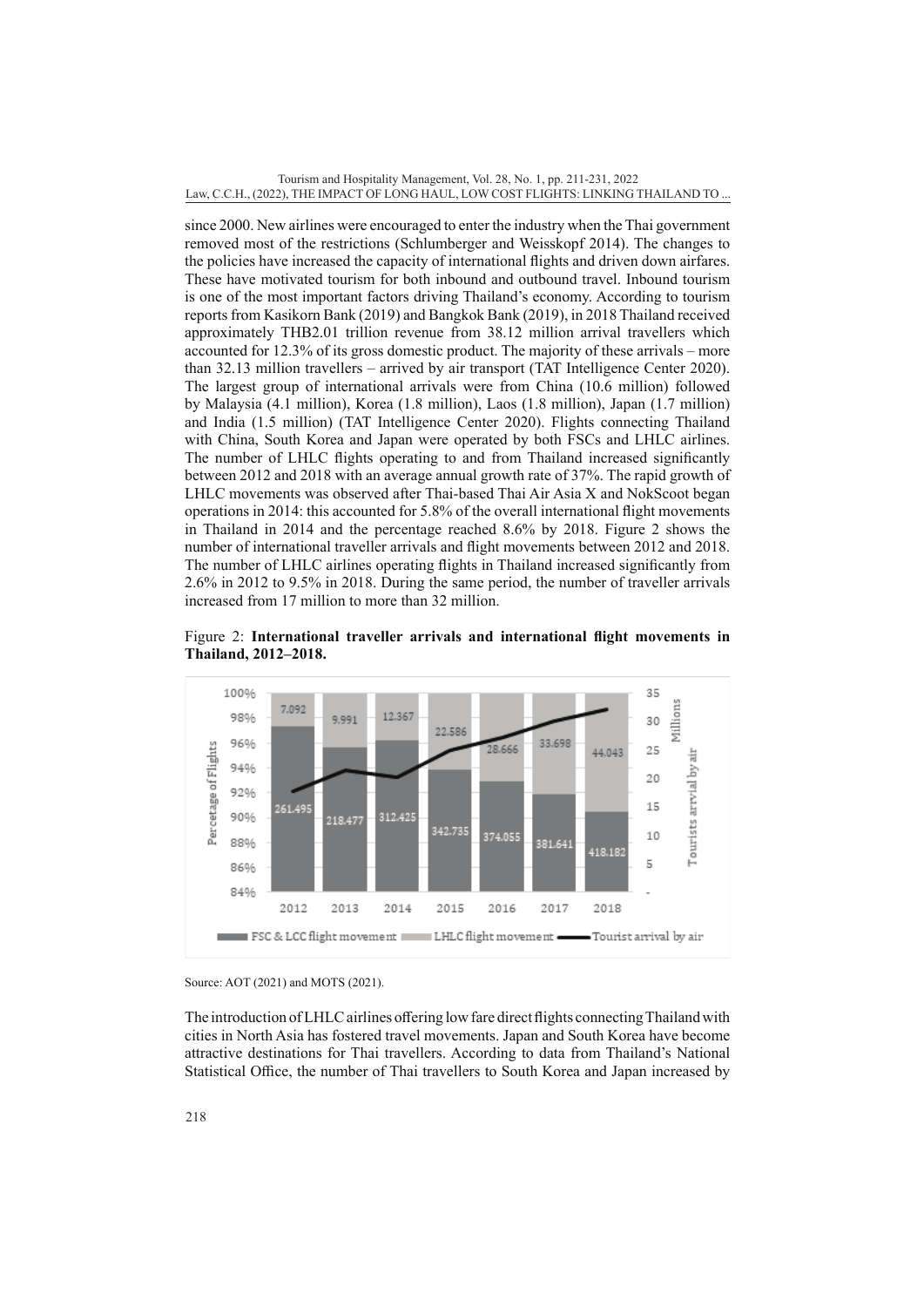300% between 2010 and 2018, which outpaced all other destinations in the Asia-Pacific region (NSO 2020). This growth was due mainly to the increased connectivity between Thailand and Japan and South Korea which motivated travel intentions (Muqbil 2018). Part of this growth was due to the introduction of LHLC airlines in Thailand, which gave the travellers more airline choices between Thailand and the North Asian region (CAPA 2018b). To avoid direct competition with FSCs, many LHLC airlines operate direct flights connecting the primary and secondary cities of Tokyo, Osaka, Nagoya and Sapporo in Japan and Seoul and Pusan in South Korea with Bangkok, Phuket and Chiangmai in Thailand. According to an Official Airline Guide (OAG) article by Grant (2019), LHLC airlines had little impact on the legacy airlines in the transatlantic market. With the entrance of LHLC airlines to the market, the FSCs responded rapidly to the LCCs by offering competitive pricing to secure their market share (Hazledine 2011).

# **2. LITERATURE REVIEW**

Air transport has an important role in tourism growth (Zajac 2016). Dwyer and Forsyth (1993) concluded that LCCs were motivating travel. Previous studies have confirmed that tourism generates positive economic benefits for a country. For example, government revenue is increased significantly by the contribution of inbound tourism through taxation as the study by Forsyth (2006) indicated. Forsyth showed that the increasing number of traveller arrivals in European countries via LCCs has generated economic benefits through increased tax receipts and rents, reduced unemployment and economic growth. Álvarez-Díaz et al. (2019) further concluded that LCCs has a positive influence on the number of inbound travellers' night spent at the destination which has benefited a country by monetary injecting into the economy. These economic benefits have justified government expenditure on infrastructure developments. Other studies have also concluded that LCCs have positively generated tourism demand in many countries, including South Korea (Chung and Whang 2011), Saudi Arabia (Alsumairi and Tsui 2017) and the Iberian Peninsula (Álvarez-Díaz et al. 2019). Based on a previous study on the impact of LCCs on tourism in Thailand by Lai et al. (2019), the results have shown that LCCs are playing an important role in the tourism industry in Thailand and have accelerated tourism demand for Thailand.

Besides leisure travels, Álvarez-Díaz et al. (2019) and González-Gómez and Otero Giraldez (2021) have also defined that outgoing visitors in the Visiting Friends and Family (VFR) segment, mainly diaspora have attracted the interest of low-cost airlines to connect the destinations. According to the Ministry of Foreign Affairs of Japan (2019) data, Japan has the largest Thai population residing compared with other Southeast Asian countries (approximately 54,000) and Thailand has the fourth biggest Japanese population outside of Japan (approximately 75,000). There is also a sizeable Thai national population residing in Korea (approximately 53,000) and Korean expatriates and immigrants living in Thailand (approximately 44,000) (Statistic Korea 2019). The statistic has demonstrated that there is potential demand from inbound travellers and outbound tourism associated with the VFR segment.

Some previous studies examining LHLC airlines have covered the context of the business model, cost and profitability, and service quality. Studies on the business model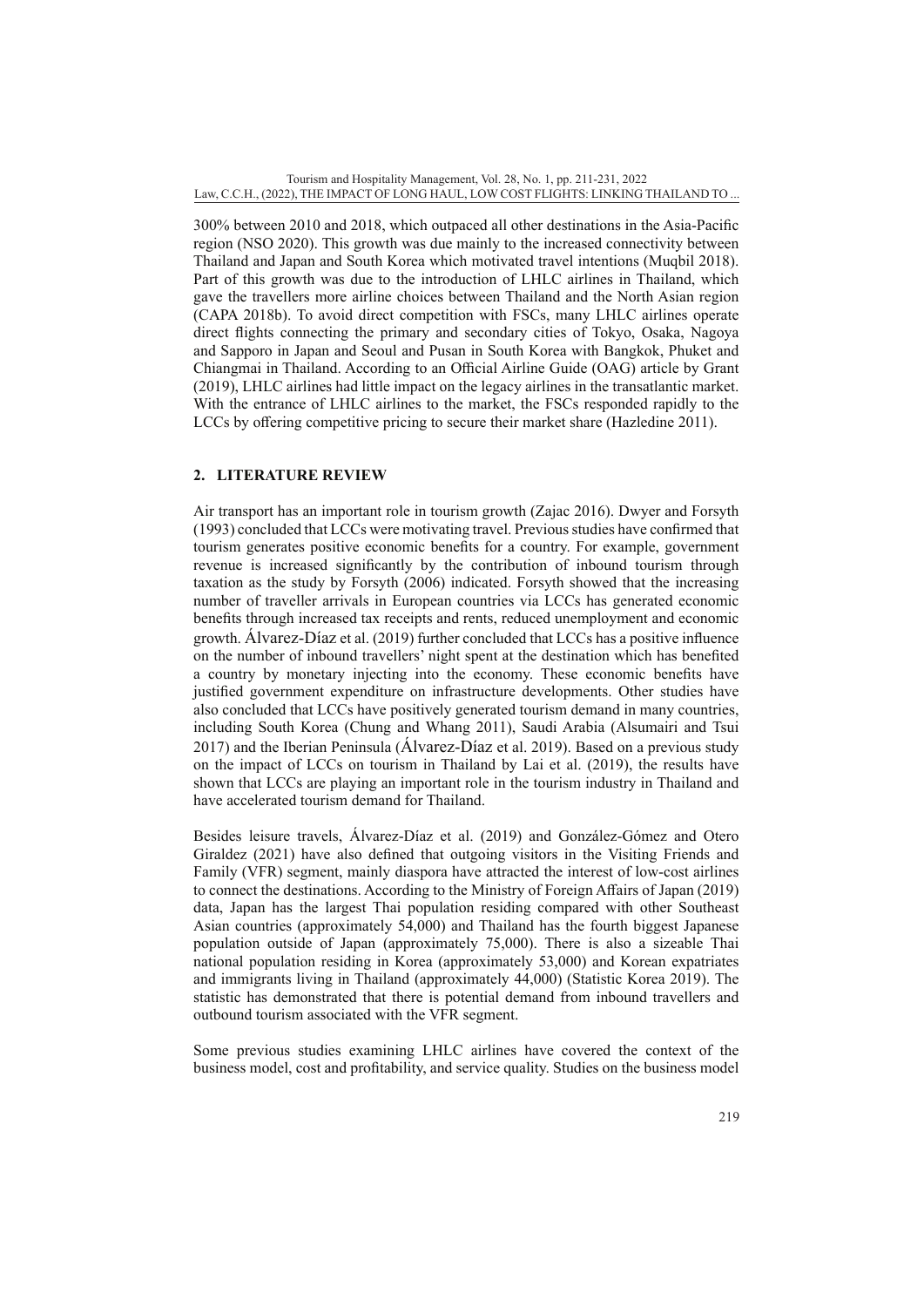have included that by Albers et al. (2020) which determined that the LHLC business model strategy is advantageous to an airline in defending its competitive position in the long-haul market. Wensveen and Leick (2009) found that LHLC airlines can transform the business model into three specialties – network, product and price – which generate competitive advantages for the airlines. Researchers on the context of cost and profitability of LHLC airlines have determined that the airlines have lower operating costs compared with those of the FSCs (Morrell 2008; Moreira, O'Connel and Williams 2011; Francis et al. 2014; Poret, O'Connell and Warnock 2015; Soyk, Ringbeck and Spinler 2017). Previous studies of the service quality of LHLC airlines include O'Connell and Williams (2005), Jiang (2013), and Ismail Jiang (2019). However, no previous study has covered the relationship between LHLC airlines and tourism demand to examine whether these airlines generate tourism growth in a country. Binggeli (2013) argued that it is difficult for the LCC business model to be replicated on long haul routes. Higher operating costs and lower productivity compared with those for short-haul operations mean LHLC airlines have fewer benefits over FSCs. Besides, long-haul passengers demand a higher comfort level and the inclusion of inflight amenities (meals and entertainment), both of which incur an additional charge when travelling on LHLC airlines. Thus, LHLC airlines may not be the customers' first choice when they are planning a long distance journey. A similar view was expressed by Ryanair's chief operating officer, Peter Bellew, who explained that passengers may find that there is not a big difference in their fare after adding ancillary costs to the ticket price and so the LHLC airlines are not attractive to customers (Brook 2019).

The autoregressive distributed lag (ARDL) approach is a cointegration method for time series analysis developed by Pesaran et al. (2001). It is an ordinary least square (OLS) based model in analysing non-stationary data and mixed series time series of integrations (Shrestha and Bhatta 2018). The ARDL approach was widely used in tourism and aviation related studies as it could examine the short and long-run effects of independent variables of tourism and air transport demand. The study of González-Gómez, Álvarez-Díaz and Otero-Giráldez (2011) has adopted the ARDL modelling procedure to determine the influencing factors on the Galician domestic tourism demand. González-Gómez (2021) have adopted the model to examine the determinants of European travelling demand to Cape Verde. The author has concluded that increasing investment of tour operators and accommodation premises significantly and positively affected international tourism demand. The study of Chi and Baek (2013) has also employed the ARDL approach in their study to examine the relationship between economic growth and travel demand in the U.S airline industry. The authors have defined that air passenger and freight services increase with economic growth in the long run, while only air passengers are responsive to economic growth in the short-run. The study of Fildes (2011) has examined the air passenger traffic flows for a number of airline routes in North America and the European market using multiple approaches. The author has defined that the ADRL model consistently performs better in forecasting passenger traffic flow compared with the time-varying parameter (TVP) model and the vector autoregressive (VAR) model. The study in the ASEAN industry has also adopted the panel ADRL approach and has defined that there is no significant relationship between air transportation and economic growth in the short term but described that air transport passengers and the number of operating airlines have a significant effect on ASEAN nations' economic growth in the long-run due to increasing tourism demand (Ananda et al. 2020). Law et al. (2022) found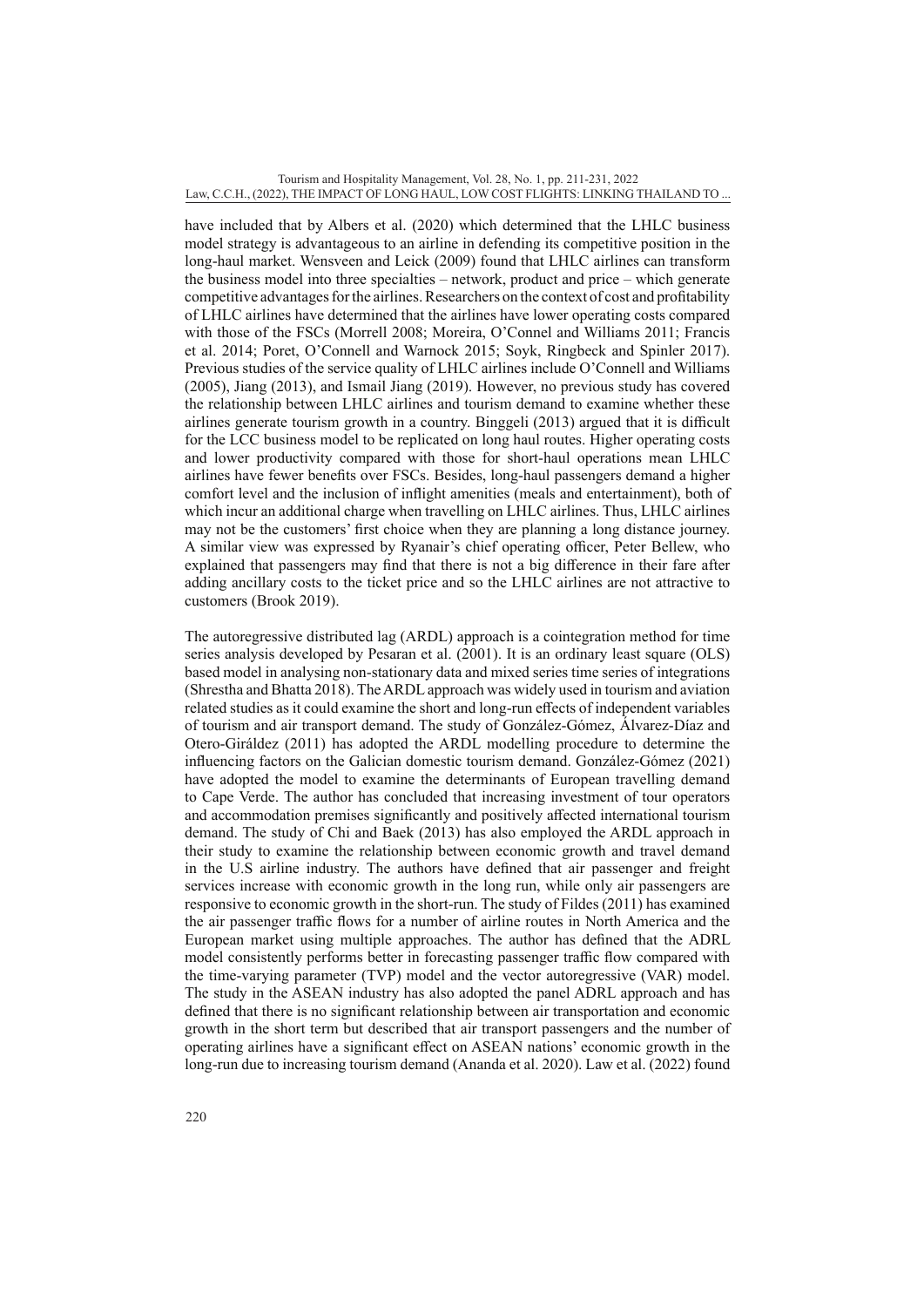that there is bi-directional causality between air passenger traffic and economic growth in the long run in their study using ADRL to examine the relationship between air transport, economic growth and inbound tourism in Cambodia, Laos, Myanmar and Vietnam.

LHLC airlines are relatively new operations in the Asia-Pacific market. This study contributes to the knowledge of these airlines in the aviation industry by identifying whether they generate tourism demand in a country.

## **3. DATA AND METHODOLOGY**

Based on the previous studies covered in the literature review, it is assumed that there is a relationship between LHLC airlines and the tourism demands of Thailand. The following hypothesis is created based on this assumption:

H1: Long haul low cost airlines have a positive impact on tourism demand to and from Thailand.

The current study includes the total number of air travellers (AIR) as the dependent variable and the explanatory variables are the total numbers of full service carrier movements (FSC), long haul, low cost airline flight movements (LHLC), inbound travellers from Japan and South Korea (ITOR) and outbound travellers from Thailand to Japan and South Korea (OTOR). These variables were chosen as they are important indicators to estimate the changes in air travel volume from FSC and/or LHLC airlines. According to IATA (2008), air travel demand is generated through inbound travel by overseas residents and outbound travel by domestic residents. By including these variables in the study, it helps to determine whether these travel volume changes were triggered by inbound travel, outbound travel or both.

To examine the long-run relationship between the variables, this study employed the pooled mean group (PMG) autoregressive distributed lag (ARDL) model. The ARDL approach has been successfully applied in different fields including tourism and aviation demand (Chi and Baek 2013; Ananda et al. 2020; González-Gómez, Álvarez-Díaz and Otero-Giráldez 2011; González-Gómez 2021; Law et al. 2022). It is an applied ordinary least squares (OLS) based model used in time series analysis. The model is suitable for applying to non-stationary time series with mixed order integrations, i.e.,  $I(0)$  and  $I(1)$ (Pesaran and Pesaran 1997; Shrestha and Bhattab 2018). To verify the heterogeneity bias caused by the heterogeneous slopes in the dynamic panels, two estimators – mean group (MG) and pooled mean group (PMG) – were used (Pesaran and Smith 1995). The MG estimator estimated each group in the panel dataset separately and also the coefficient across the groups, and the PMG estimator allowed for the different short-term parameters between the groups and restricted the long-run coefficients to being equal (Pesaran, Shin and Smith 1999). The Hausman test was applied to identify the appropriate estimator to be used.

In addition, the ARDL model integrates the short-run with the long-run equilibrium through the error correction model (ECM). The ECM model provides consistent shortrun dynamic adjustment and long-run equilibrium specification (Khumaloand, Olalekan and Okurut 2011). A negative and significant coefficient of the error correction term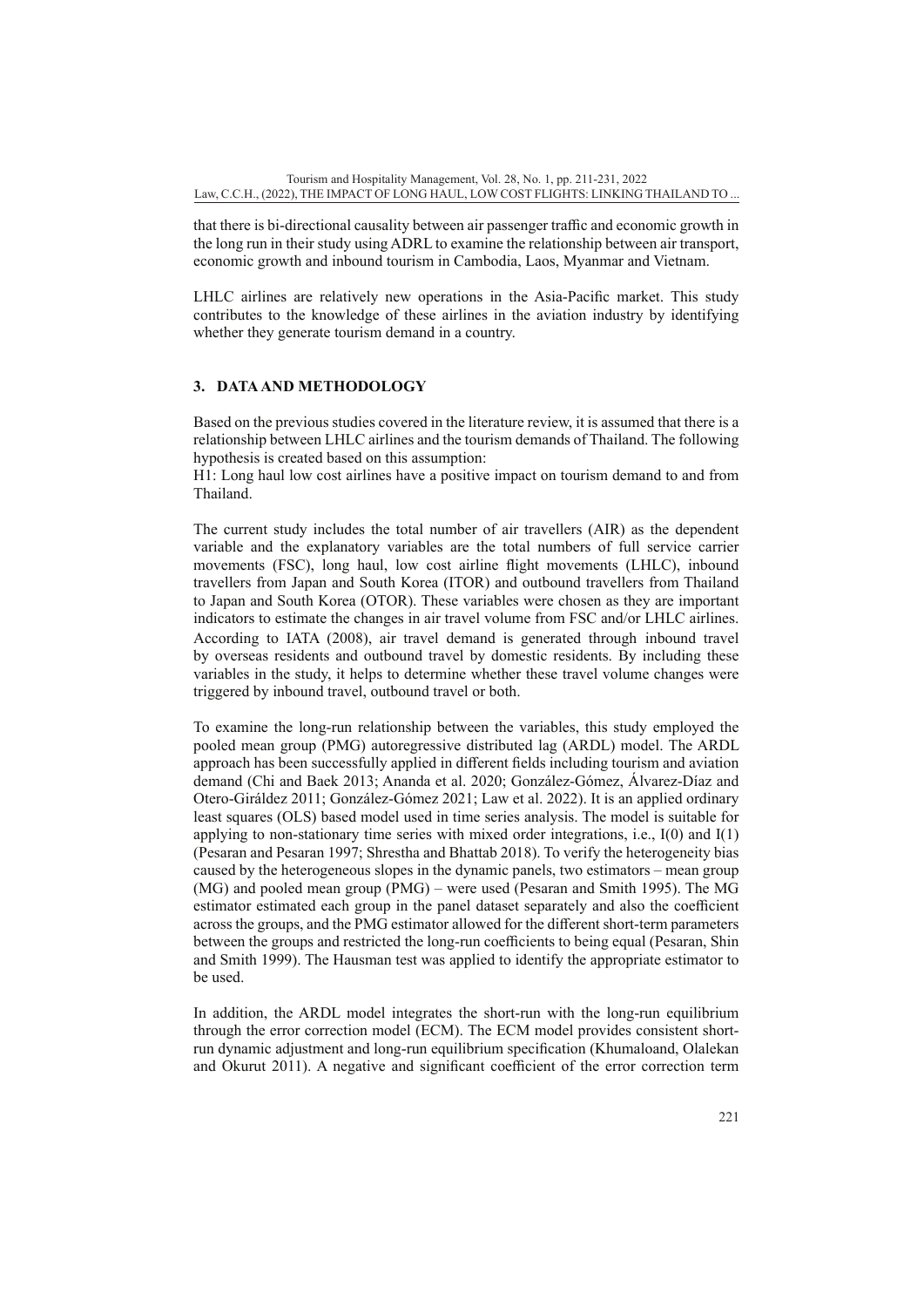(ECT) indicates the presence of a long-run causal relationship between the explanatory variables and the dependent variable.

The following model, based on Pesaran, Shin and Smith (1999), is developed:

∆lnAIRit = αi + 1a∆AIRit-a +2b∆InFSCit-b +3c∆lnLHLCit-c +dp∆lnITORit-d +5e∆lnOTORit-e +θ1lnAIRi, t-1+ θ2lnFSCi, t-1+ θ3lnLHLCi, t-1+  $\theta$ 4lnITORi, t-1 +  $\theta$ 5lnOTORi, t-1 +  $\mu$ it + vit. (1)

where a, b, c, d and e denote the optimal lag length variable;  $\Delta$  is the first difference operator; αi is the specific intercept, and  $\mu$ it-1 in the equation indicates the ECT.  $θ$  is the speed of adjustment i. Included in the model are AIR, FSC movements, LHLC movements, ITOR and OTOR.

If there is a long-run causal relationship between the variables, the ARDL model can be transformed to ECM by grouping the variables in the levels in Equation (1):

∆lnAIRit = αi + 1a∆AIRit-a + 2b∆FSCit-b + 3c∆LHLCit-c +4d∆lnITORit-d  $+5e\Delta$ lnOTORit-e +  $\theta$ ECTi-1+ v1it (2)

where ECTi-1 is the error correction term. A negative and significant coefficient  $\theta$  (speed of adjustment) denotes how fast a deviation from the long-run equilibrium is eliminated following changes in each variable.

The panel consists of 96 monthly data between 2012 to 2019 (8 years) of air traffic and tourism data between Thailand and Japan, and Thailand and South Korea. The AIR data was obtained from the Airport of Thailand (AOT); the ITOR data was collected by the Ministry of Tourism and Sport, Thailand (MOTS); the OTOR data were obtained from JTB Tourism Research & Consulting Co. (JTB) and the Korea Tourism Organisation (KTO); the LHLC data and the FSC data were collected from OAG (Table 3). Table 4 provides information about the variables to be used in the study.

| Variables   | Definitions                                                                    | Sources                    |
|-------------|--------------------------------------------------------------------------------|----------------------------|
| <b>AIR</b>  | Number of air passengers (Total)                                               | (AOT 2021)                 |
| <b>FSC</b>  | Number of full service carrier airline flight movements<br>(Total)             | (OAG 2021)                 |
| <b>LHLC</b> | Number of long haul, low cost airline flight movements<br>(Total)              | (OAG 2021)                 |
| <b>ITOR</b> | Number of traveller arrivals from Japan and South Korea<br>in Thailand (Total) | (MOTS 2021)                |
| <b>OTOR</b> | Number of travellers from Thailand to Japan and South<br>Korea (Total)         | $($ JTB 2021;<br>KTO 2021) |

Table 3: **Variable definitions and sources.**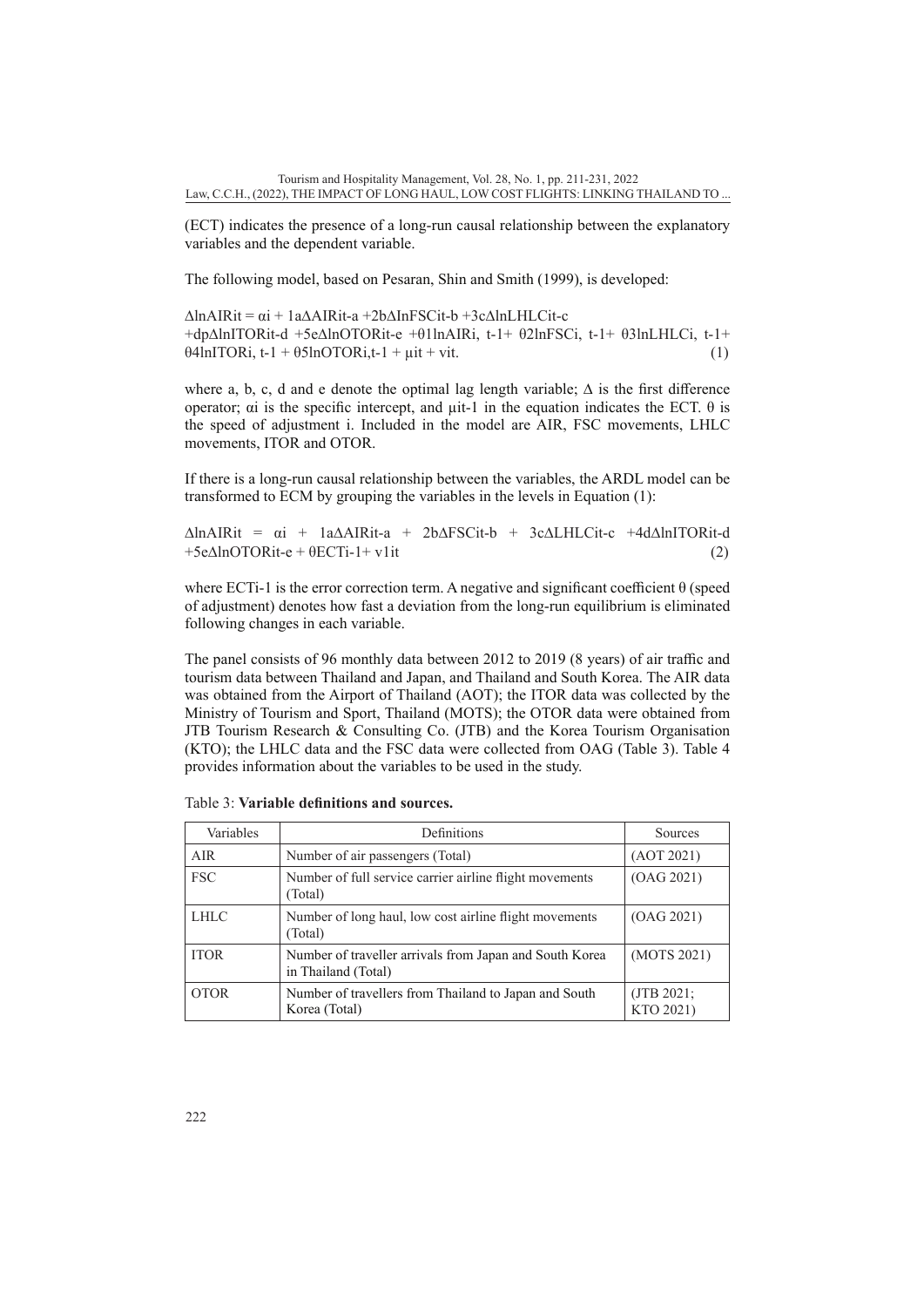| <b>Variable</b> | Obs. | Mean        | <b>SD</b>   | Min.    | Max.    |
|-----------------|------|-------------|-------------|---------|---------|
| AIR             | 96   | 5307899.615 | 1367824.418 | 2635535 | 7959671 |
| <b>FSC</b>      | 96   | 2235        | 336         | 1674    | 3138    |
| <b>LHLC</b>     | 96   | 893.2708    | 532.5344    | 224     | 2296    |
| <b>ITOR</b>     | 96   | 248177.4654 | 48770.07409 | 143840  | 378817  |
| <b>OTOR</b>     | 96   | 106210      | 48822       | 32527   | 234543  |

## Table 4: **The descriptive statistics.**

#### **4. RESULTS**

The model is first tested for the existence of heteroskedasticity, multicollinearity and autocorrelation problems. Heteroskedasticity refers to the residuals/errors in OLS regression which could cause less precise estimates. Multicollinearity refers to the occurrence of high intercorrelations of two or more independent variables in a multiple regression model which could undermine the statistical significance of an independent variable. Autocorrelation refers to the degree of similarity between the values of the same variables across different observations in the data which could cause an underestimated result. The testing results indicated that all of the independent variables in this study have no signs of multicollinearity.

The Dickey Fuller test was used to test for stationarity (Dickey and Fuller, 1979). The result of the unit root test confirmed that the variables are non-stationary (Table 5). The test at the first difference in the individual intercept and at the individual intercept plus trend indicated that all series of the null hypothesis of the unit root test were rejected at the 5% level of significance. This shows strong evidence that all of the variables are integrated and are useful to the study.

| Vari-<br>ables | <b>Deterministic</b>           | The IPS test |     |                  |     |
|----------------|--------------------------------|--------------|-----|------------------|-----|
|                |                                | Level        |     | First difference |     |
| ln AIR         | Individual intercept           | $-4.95052$   | *** | $-3.31324$       | *** |
|                | Individual intercept and trend | $-1.04145$   |     | $-4.34222$       | *** |
| lnFSC          | Individual intercept           | $-1.61002$   |     | $-5,15745$       | *** |
|                | Individual intercept and trend | $-2.13726$   |     | $-5.14132$       | *** |
| lnLHLC         | Individual intercept           | $-0.88080$   |     | $-4.29921$       | *** |
|                | Individual intercept and trend | $-2.47995$   |     | $-4.28070$       | *** |
| <b>lnITOR</b>  | Individual intercept           | 0.36946      |     | $-4.20173$       | *** |
|                | Individual intercept and trend | $-1.27901$   |     | $-4.25306$       | *** |
| <b>lnOTOR</b>  | Individual intercept           | $-3.00911$   | *** | $-3.26065$       | *** |
|                | Individual intercept and trend | $-1.79541$   |     | $-3.39787$       | *** |

#### Table 5: **The panel unit root test.**

Note: \*\*\* denotes significance at 1% level.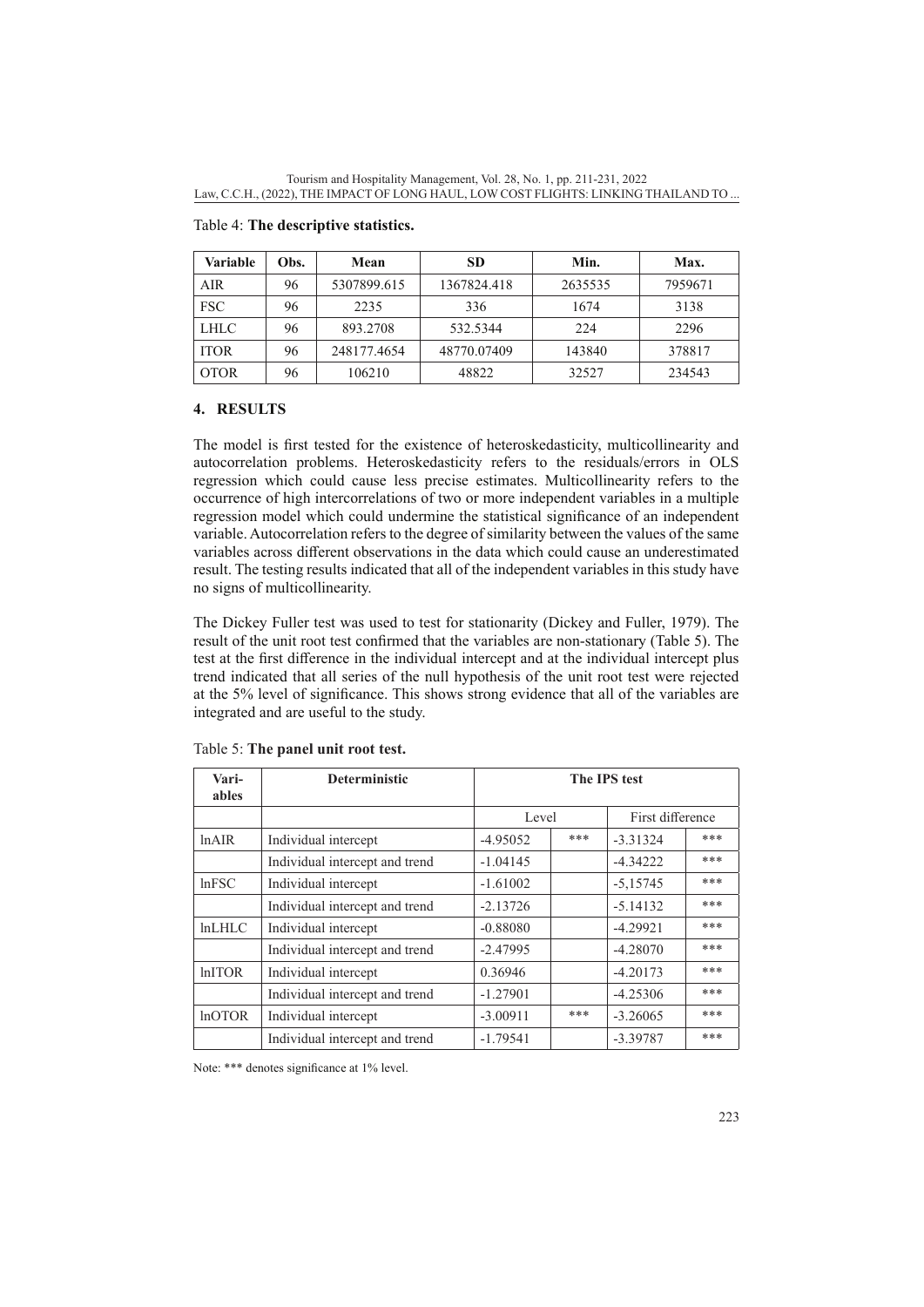The results of the unit root test in Table 5 recommended that all the variables are stationary at the first level. To select the optimal lag length, the likelihood ratio (LR), Akaike information criterion (AIC) and Schwarz criterion (SC) tests suggest an ARDL (1 1 1 1 1) which was adopted in the model. Further, the Hausman test was performed to determine the appropriate estimator – MG or PMG – for this study (Hausman, 1978). The result of that test indicated a Chi-square value of  $(X2(4)) = 57.01$ . The null hypothesis is rejected at 1%, thus implying that the PMG estimator is more reliable than the MG estimation. Thus, the PMG estimator is applied to this study.

| <b>Variable</b>             | Coefficient | <b>Std Error</b>          | t-Statistic | Prob.* |  |  |  |  |
|-----------------------------|-------------|---------------------------|-------------|--------|--|--|--|--|
| <b>Long Run Equation</b>    |             |                           |             |        |  |  |  |  |
| In FSC                      | $-0.401751$ | 0.183709                  | $-2.186888$ | 0.0329 |  |  |  |  |
| <b>lnLCLH</b>               | 0.131003    | 0.067600                  | 1.937904    | 0.0477 |  |  |  |  |
| <b>lnITOR</b>               | 0.485399    | 0.071159                  | 6.821336    | 0.0000 |  |  |  |  |
| <b>lnOTOR</b>               | 0.188059    | 0.025742                  | 7.305514    | 0.0000 |  |  |  |  |
|                             |             | <b>Short Run Equation</b> |             |        |  |  |  |  |
| <b>ECT</b>                  | $-0.536938$ | 0.116146                  | $-4.622957$ | 0.0000 |  |  |  |  |
| D(lnFSC)                    | 0.010680    | 0.093036                  | 0.114791    | 0.9090 |  |  |  |  |
| D(hLCLH)                    | 0.168266    | 0.075497                  | 2.228777    | 0.0299 |  |  |  |  |
| D(lnITOR)                   | 0.121195    | 0.104074                  | 1.164514    | 0.2492 |  |  |  |  |
| $D($ lnOTOR $)$             | 0.029375    | 0.033364                  | 0.880440    | 0.3824 |  |  |  |  |
| $\mathsf{C}$                | 2.219064    | 0.481981                  | 4.604047    | 0.0000 |  |  |  |  |
|                             |             |                           |             |        |  |  |  |  |
| Root MSE                    | 0.018165    | Mean dependent variable   | 0.006510    |        |  |  |  |  |
| SD dependent vari-<br>able  | 0.040632    | SE of regression          | 0.023784    |        |  |  |  |  |
| Akaike info criterion       | $-4.096568$ | Sum squared residual      | 0.031677    |        |  |  |  |  |
| Schwarz criterion           | $-3.028090$ | Log likelihood            | 236.6353    |        |  |  |  |  |
| Hannan-Quinn cri-<br>terion | $-3.664672$ |                           |             |        |  |  |  |  |

Table 6: **The panel ARDL model results (dependent variable: lnAIR).**

\*Note: p-values and any subsequent tests do not account for model selection.

The results in Table 6 shows that in the long term all variables have a significant effect on air passenger traffic demand at a significance level of 5%. The result indicates that a 1% increase in FSC airline movement is causing a decline of 0.4% in total air passenger traffic. A 1% increase in the LHLC airline movement is generating a 0.13% increase in air passenger traffic. A 1% increase in inbound travellers is generating a 0.48% increase in air passenger traffic and a 1% increase in outbound travellers is generating an increase of 0.18% in air passenger traffic. This has demonstrated that the increase of LHLC airlines is positively generating inbound and outbound traveller traffic for Thailand. The negative effects and significance of the ECTs indicate that there are significant long-run relationships between FSC airline flight movements, LHLC airline flight movements,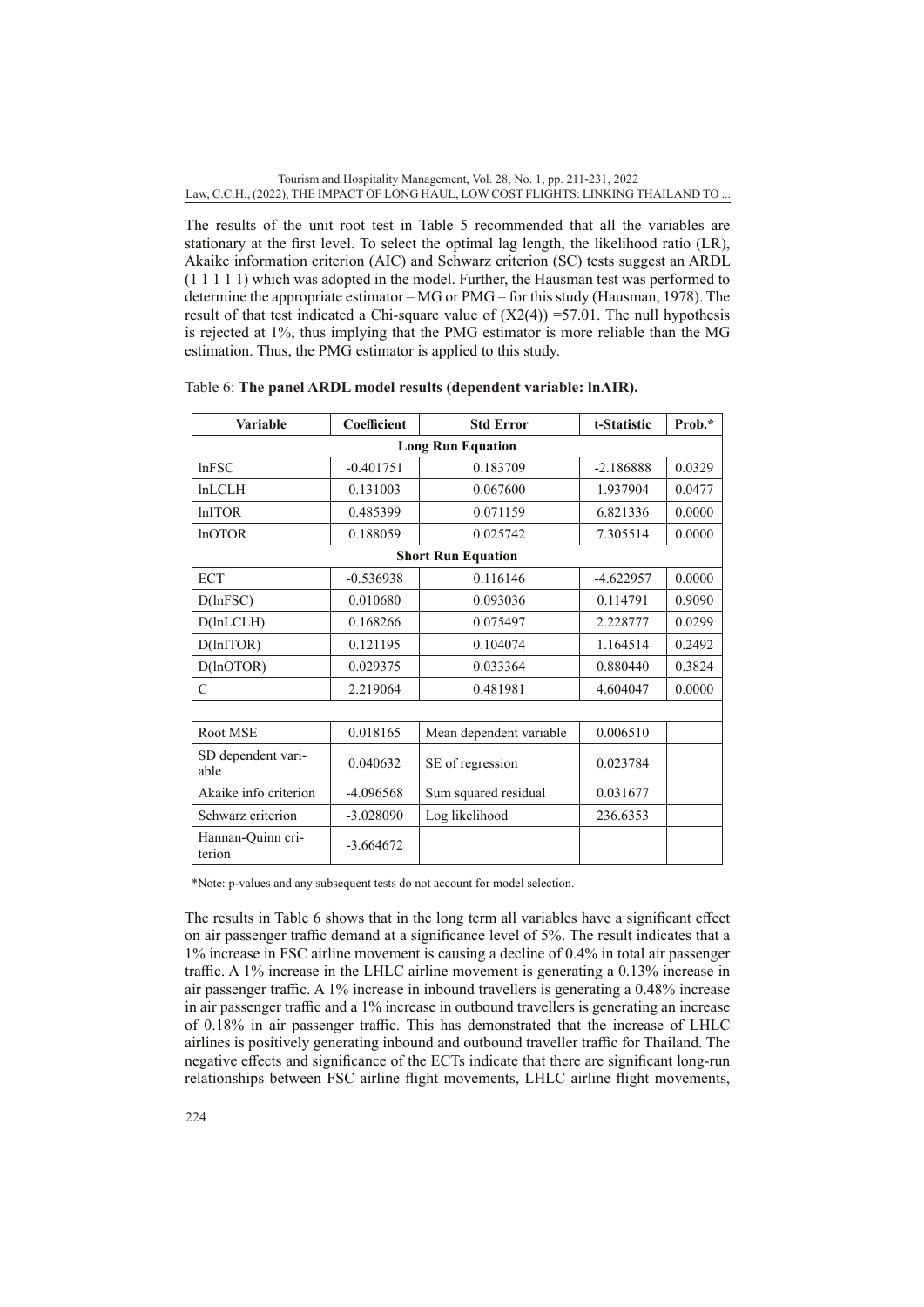inbound traveller demand and outbound traveller demand. The convergence speed value is -0.53, which demonstrates that a deviation from the long-run equilibrium can be restored with an adjustment period of about 1.8 months.

In the short-run effects, other than the LHLC airline flight movements, all other variables are not statistically significant to air transport demand. In the short run, a 1% increase in the LHLC airline flight movements is causing a 0.16% increase in air passenger traffic. The result indicates that the LHLC airlines are generating air passenger traffic in both the short and long run. Also, the FSC airline flight movements, inbound traveller demand and outbound traveller demand have a significant effect on air passenger traffic demand in the long run.

## **5. DISCUSSION**

This study aimed to identify the relationship between air transport demand and LHLC airlines. The results of the study are aligned with the Centre for Asia-Pacific Aviation analysis report which stated that LHLC airlines are becoming the main means of air travel (CAPA 2017). The study also confirms that LCCs have crowded out the FSCs and charter airlines in the British market (Eugenio-Martin and Perez-Granja 2021). The introduction of the LHLC airlines is generating traveller demand. A similar result was acknowledged in the study on the impact of LCCs on Thailand's inbound traveller demand. Lai et al. (2019) had indicated that LCCs are the main factor for Thailand inbound traveller demand. In addition, the LHLC airlines are generating outbound traveller demand. This result is aligned with a previous study of outbound travel demand in the Australia–New Zealand market when airfare was a major component of the total travel cost and the destination choice. Price wars between airlines offer lower airfares which contribute to the volume of outbound travellers (Oppermann and Cooper 1999). The results of this study also aligned with González-Gómez and Otero Giraldez (2021)'s findings that international tourists have contributed to the expansion of low cost air services. However, this study was unable to determine the statistical relationship between VFR and LHLC due to the absence of data.

The introduction of LHLC airlines has made long distance air travel more affordable which has motivated travellers travel intentions. This study of the Thailand–Japan and Thailand–South Korea routes has concluded that there has been a positive and significant increase in air travel demand for both short run and long run flights through the growth of LHLC airlines. As the LHLC airlines have motivated air passenger demand, one conclusion is that the introduction of LHLC airlines in Thailand has generated both inbound travellers from Japan and South Korea and outbound travellers from Thailand to Japan and South Korea in the long run. One can also conclude that FSCs have lost a significant portion of customers to the LCCs in the long-haul market.

There are still questions relating to the sustainability of the LHLC airlines' operations as they have a lower cost efficiency and limits on aircraft utilisation compared with short haul operators. Airlines operating in various business models were under tremendous pressure during the COVID-19 era. Decreasing travel demand and border closure have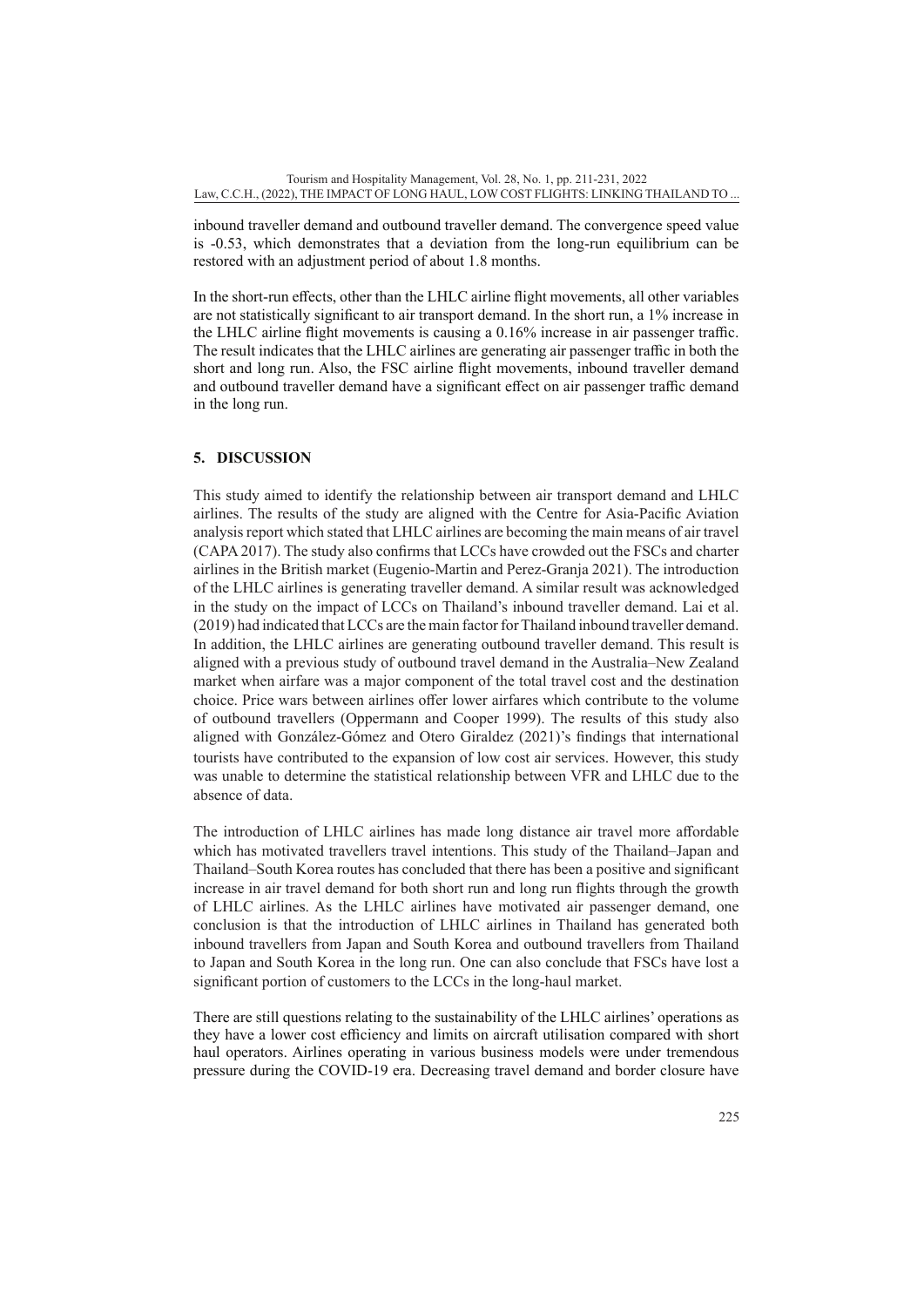placed the air transport industry almost to a standstill and 2020 is the worst year in the aviation industry ever (IATA 2021). As the vaccination rates begin to ramp up in late 2021, economic activities begin to resume in many countries. These countries also progressively reopen the country's borders for air travel and Airline company also begins to resume their services to selected destinations (Aratani and Duncan 2021). In the post-COVID-19 era, many airlines were evaluating their business model due to major changes to the air travellers flying pattern. The pressure on the travel budget for both leisure and business travellers is changing their airline choice (Pearson, Patel, and Wilkes 2021). In addition, air travellers are also exhibiting a stronger preference for flying the most direct route and minimising stopovers as it reduces the risk of exposure to the virus (Bauer, Bloch and Merkert 2020). The new travel trends have set out business opportunities for the LHLC airlines as they are offering long haul services at a lower fare compared with the FSC.

#### **6. CONCLUSION AND SUGGESTIONS FOR FUTURE WORK**

At an individual country level the introduction of LHLC airlines has benefited both the origin and destination countries. The increased connectivity has motivated air travel which has generated income which contributes to a country's economic growth. It is recommended that governments should further liberalise the aviation industry because it can help boost travel demand. In Thailand the existing foreign ownership regulations restrict foreigners owning more than 49% of Thai airlines, which creates barriers to aviation development. Further relaxing airline ownership restrictions will attract foreign airline investment. In addition, the further expansion of the commercial aviation rights can also attract more flights to and from Thailand, especially by those airlines which are interested in operating fifth freedom flights. However, this will require an improvement in airport facilities. The government needs to invest further in expanding airports to increase their capacity. These steps will generate more employment opportunities and attract travellers which will contribute to the country's economic growth. This study has concluded that LHLC airlines have attracted passengers away from the FSC airlines.

This study has highlighted several areas in which further research would be beneficial. Taking into account analysing the relationship of LHLC and tourism demand in Asia, it remains uncertain how the business model of LHLC will evolve in the near future. The questionable remains whether there are differences in the travel demand after the introduction of LHLC in the Asia Pacific market compared with other regions including the North America and European market. Further research can help to fill the knowledge gap helping to understand the foreseeable future of the LHLC business model and its impact on the tourism industry in an intercontinental context. In addition, future studies could investigate the specific group of customers, based on demographics, who are willing to forego comfort and service for a more attractive price by flying with a 'no frill' airline. That would add to an in-depth understanding of the LHLC airline market in Asia.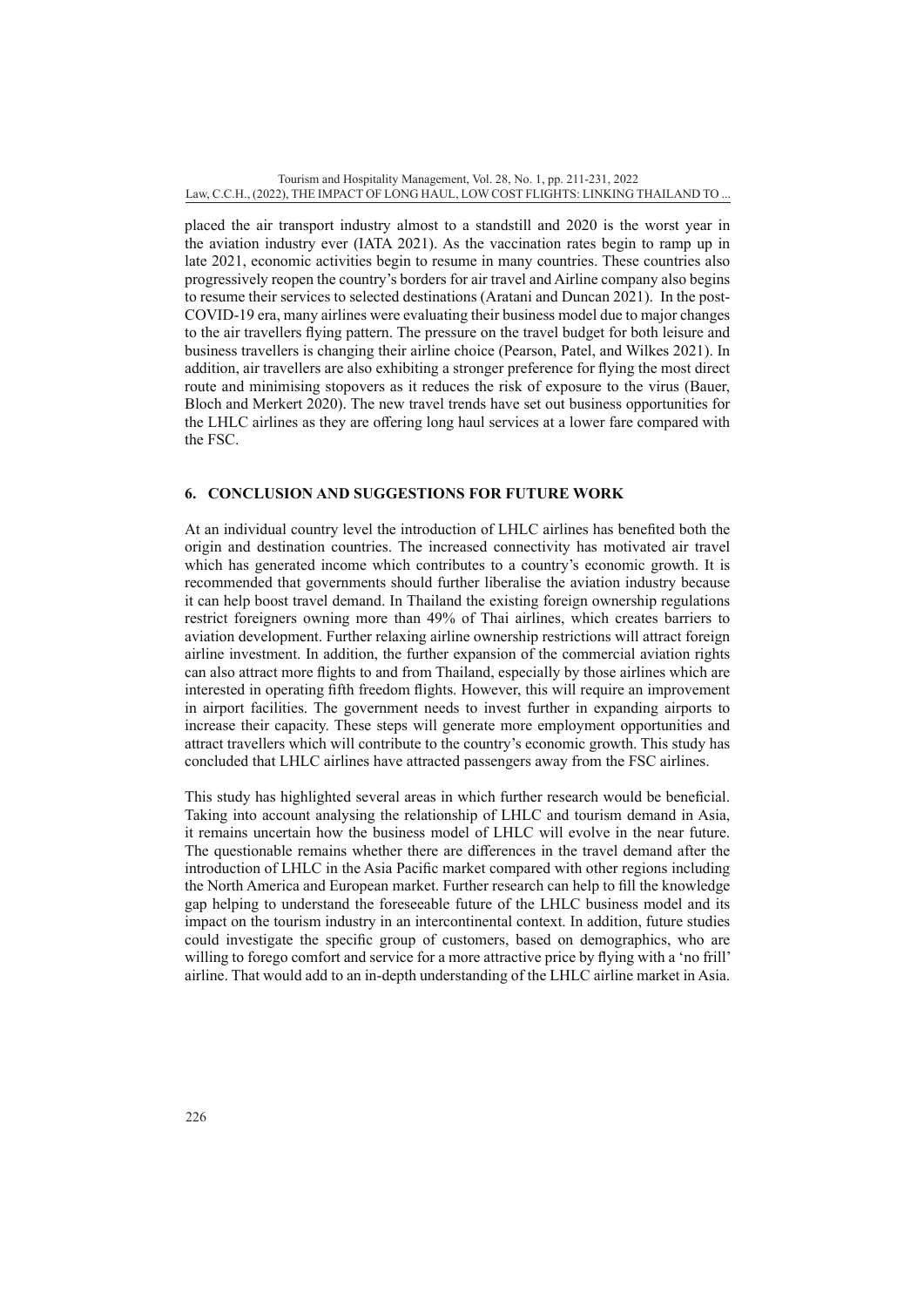#### **7. LIMITATION**

The availability of passenger payload data of flights is limited. These data could provide important indications of the passenger's choice of airlines, which could give a more insightful analysis of the passenger distribution between FSC and LHLC airlines.

#### **REFERENCES**

- Air Asia (2015), *Air Asia Annual Report 2005*, viewed 12 December 2020, [https://ir.airasia.com/misc/ar2005.](https://ir.airasia.com/misc/ar2005.pdf) [pdf](https://ir.airasia.com/misc/ar2005.pdf)
- Air Asia (2018), *History of the Low Cost Carrier (LCC)*, viewed 10 December 2020, [https://ir.airasia.com/](https://ir.airasia.com/what_lcc.html) what lcc.html
- Air Asia X (2020), *5-Year Key Operating Statistics*, viewed 21 July 2020, [http://www.airasiax.com/key\\_](http://www.airasiax.com/key_operating_Statistics.html) [operating\\_Statistics.html](http://www.airasiax.com/key_operating_Statistics.html)
- Airport of Thailand (AOT) (2021), *Air transport statistics*, viewed 12 February 2021, [http://aot.listedcompany.](http://aot.listedcompany.com/transport.html) [com/transport.html](http://aot.listedcompany.com/transport.html)
- Albers, S., Daft, J., Stabenow, S. and Rundshagen, V. (2020), "The long-haul low-cost airline business model: A disruptive innovation perspective", *Journal of Air Transport Management*, Vol. 89, pp. 1–10. [https://doi.org/10.1016/j.jairtraman.2020.101878](https://doi.org/10.1016/j.jairtraman.2020.101878%20)
- AlixPartners (2015), *Low cost, long haul, and the threat to established carriers*, viewed 21 July 2020, [https://](https://www.alixpartners.com/insights-impact/insights/low-cost-long-haul-and-the-threat-to-established-carriers/) [www.alixpartners.com/insights-impact/insights/low-cost-long-haul-and-the-threat-to-established](https://www.alixpartners.com/insights-impact/insights/low-cost-long-haul-and-the-threat-to-established-carriers/)[carriers/](https://www.alixpartners.com/insights-impact/insights/low-cost-long-haul-and-the-threat-to-established-carriers/)
- Alsumairi, M. and Tsui, K. (2017), "A case study: The impact of low-cost carriers on inbound tourism of Saudi Arabia", *Journal of Air Transport Management*, Vol. 62, pp. 129–145. [https://doi.org/10.1016/j.](https://doi.org/10.1016/j.jairtraman.2017.04.001) [jairtraman.2017.04.001](https://doi.org/10.1016/j.jairtraman.2017.04.001)
- Álvarez-Díaz, M., González-Gómez, M. and Otero-Giráldeza, M. (2019), "Low cost airlines and international tourism demand. The case of Porto's airport in the northwest of the Iberian Peninsula", *Journal of Air Transport Management*, Vol. 79,<https://doi.org/10.1016/j.jairtraman.2019.101689>
- Ananda, R., Jamal, A. and Sadad Mahmud, M. (2020), "Is the Economic Growth of ASEAN-10 related to Air Transportation? A Panel ARDL Approach" *Jurnal Ekonomi dan Studi Pembangunan*, Vol. 12, No. 1, pp. 10-17.<http://journal2.um.ac.id/index.php/JESP/article/view/9251/5425>
- Anna Aero (2018), *Asian low-cost market overtook Europe in terms of size in 2017; could achieve a 50% market share by 2030; five nations already at 50% share*, viewed 10 July 2020, [https://www.anna.](https://www.anna.aero/2018/07/25/asian-low-cost-market-overtook-europe-2017/) [aero/2018/07/25/asian-low-cost-market-overtook-europe-2017/](https://www.anna.aero/2018/07/25/asian-low-cost-market-overtook-europe-2017/)
- Aratani, L. and Duncan, I. (2021), *International travel ban ends as borders open to visitors from dozens of countries*, viewed 11 December 2021, [https://www.washingtonpost.com/transportation/2021/11/08/](https://www.washingtonpost.com/transportation/2021/11/08/us-international-travel-ban/) [us-international-travel-ban/](https://www.washingtonpost.com/transportation/2021/11/08/us-international-travel-ban/)
- Asia Aviation (2014), *TAA Background*, viewed 10 July 2020, [https://www.aavplc.com/en/thai-airasia-taa/](https://www.aavplc.com/en/thai-airasia-taa/background) [background](https://www.aavplc.com/en/thai-airasia-taa/background)
- Bangkok Bank (2019), *Tourism: Still a reliable driver of growth?*, viewed 14 July 2020, [https://www.](https://www.bangkokbank.com/th-TH/International-Banking/-/media/dc98bd4dd875455299b0c207bf16f2ac.ashx) [bangkokbank.com/th-TH/International-Banking/-/media/dc98bd4dd875455299b0c207bf16f2ac.](https://www.bangkokbank.com/th-TH/International-Banking/-/media/dc98bd4dd875455299b0c207bf16f2ac.ashx) [ashx](https://www.bangkokbank.com/th-TH/International-Banking/-/media/dc98bd4dd875455299b0c207bf16f2ac.ashx)
- Bauer, L. B., Bloch, D. and Merkert, R. (2020), "Ultra Long-Haul: An emerging business model accelerated by COVID-19", *Journal of Air Transport Management*, Vol. 89. [https://doi.org/10.1016/j.](https://doi.org/10.1016/j.jairtraman.2020.101901) [jairtraman.2020.101901](https://doi.org/10.1016/j.jairtraman.2020.101901)
- Binggeli, U. and Weber, M. (2013), *A short life in long haul for low-cost carriers,* viewed 12 July 2020, [https://](https://www.mckinsey.com/industries/travel-logistics-and-infrastructure/our-insights/a-short-life-in-long-haul-for-low-cost-carriers) [www.mckinsey.com/industries/travel-logistics-and-infrastructure/our-insights/a-short-life-in-long](https://www.mckinsey.com/industries/travel-logistics-and-infrastructure/our-insights/a-short-life-in-long-haul-for-low-cost-carriers)[haul-for-low-cost-carriers](https://www.mckinsey.com/industries/travel-logistics-and-infrastructure/our-insights/a-short-life-in-long-haul-for-low-cost-carriers)
- Brook, B. (2019), *Reason why low-cost airlines can't make long-haul flying work*, viewed 26 February 2021, [https://www.news.com.au/travel/travel-updates/incidents/reason-why-lowcost-airlines-cant-make](https://www.news.com.au/travel/travel-updates/incidents/reason-why-lowcost-airlines-cant-make-longhaul-flying-work/news-story/12aad538d8aec8528282a6d22ab19415)[longhaul-flying-work/news-story/12aad538d8aec8528282a6d22ab19415](https://www.news.com.au/travel/travel-updates/incidents/reason-why-lowcost-airlines-cant-make-longhaul-flying-work/news-story/12aad538d8aec8528282a6d22ab19415)
- Budd, L. and Ison, S. (2017), *Air Transport Management: An international perspective*. New York, USA: Routledge.
- Centre for Asia-Pacific Aviation (CAPA) (2007), *Model, Analysis: The AirAsia X Long Haul Low Cost*, viewed 15 July 2020,<http://www.chinaaviationdaily.com/news/1/1698.html>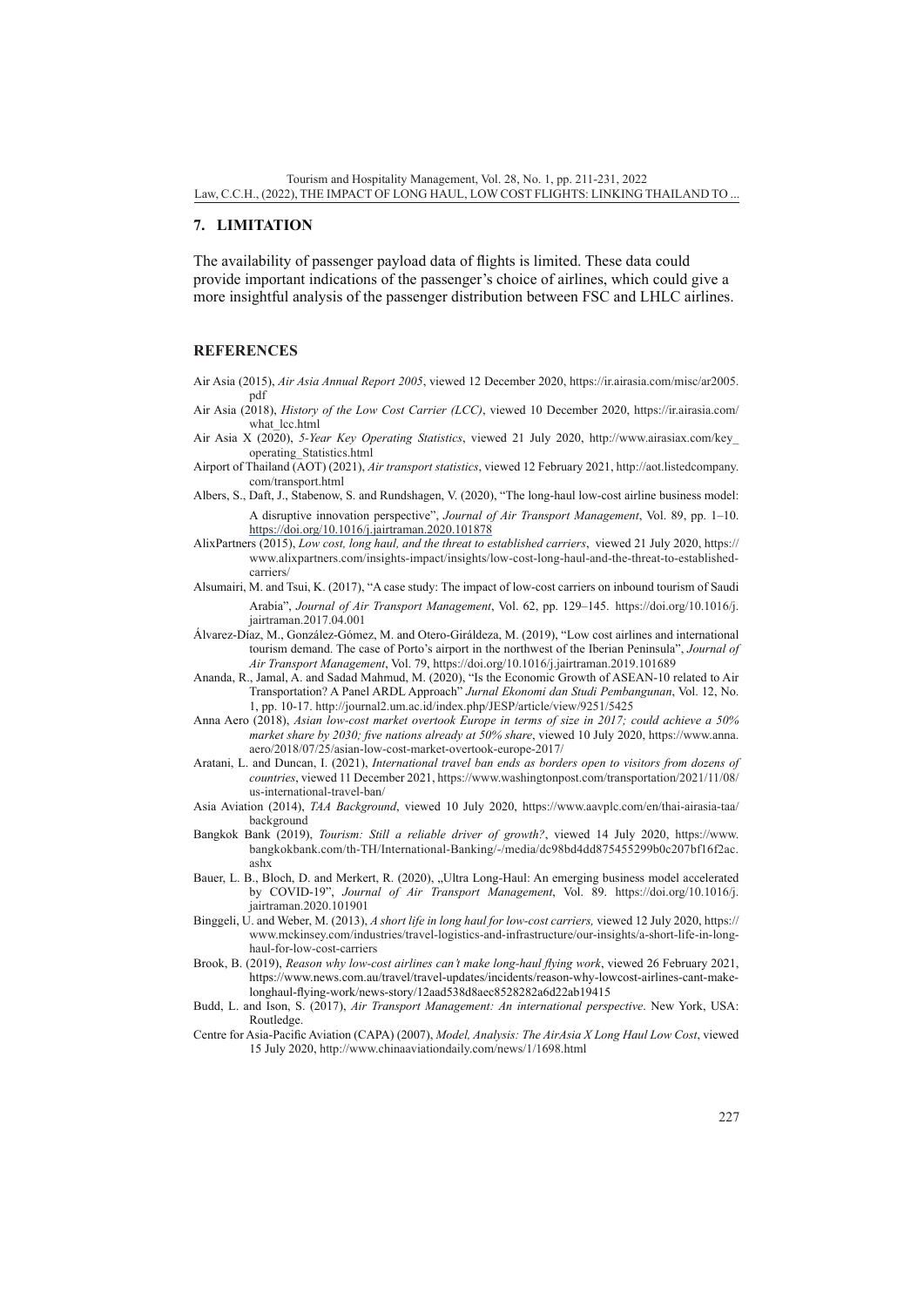Tourism and Hospitality Management, Vol. 28, No. 1, pp. 211-231, 2022 Law, C.C.H., (2022), THE IMPACT OF LONG HAUL, LOW COST FLIGHTS: LINKING THAILAND TO ...

- CAPA (2012), *In Korea's independent LCC market, Jeju Air soars while Eastar Jet is still coming of age*, viewed 12 July 2020, [https://centreforaviation.com/analysis/reports/in-koreas-independent-lcc](https://centreforaviation.com/analysis/reports/in-koreas-independent-lcc-market-jeju-air-soars-while-eastar-jet-is-still-coming-of-age-79096)[market-jeju-air-soars-while-eastar-jet-is-still-coming-of-age-79096](https://centreforaviation.com/analysis/reports/in-koreas-independent-lcc-market-jeju-air-soars-while-eastar-jet-is-still-coming-of-age-79096)
- CAPA (2017), *Long haul low cost becomes mainstream as full service airlines gradually embrace new business models*, viewed 21 February 2021, [https://centreforaviation.com/analysis/reports/long](https://centreforaviation.com/analysis/reports/long-haul-low-cost-becomes-mainstream-as-full-service-airlines-gradually-embrace-new-business-models-348105)[haul-low-cost-becomes-mainstream-as-full-service-airlines-gradually-embrace-new-business](https://centreforaviation.com/analysis/reports/long-haul-low-cost-becomes-mainstream-as-full-service-airlines-gradually-embrace-new-business-models-348105)[models-348105](https://centreforaviation.com/analysis/reports/long-haul-low-cost-becomes-mainstream-as-full-service-airlines-gradually-embrace-new-business-models-348105)
- CAPA (2018a)*, Long haul low cost airlines: the model grows globally; Australia slows*, viewed 12 October 2020, [https://centreforaviation.com/analysis/reports/long-haul-low-cost-airlines-the-model-gows](https://centreforaviation.com/analysis/reports/long-haul-low-cost-airlines-the-model-gows-globally-australia-slows-407391)[globally-australia-slows-407391](https://centreforaviation.com/analysis/reports/long-haul-low-cost-airlines-the-model-gows-globally-australia-slows-407391)
- CAPA (2018b*), Thailand low cost airlines: rapid growth as fleet triples in 5 years*, viewed 17 September 2020, [https://centreforaviation.com/analysis/reports/thailand-low-cost-airlines-rapid-growth-as](https://centreforaviation.com/analysis/reports/thailand-low-cost-airlines-rapid-growth-as-fleet-triples-in-5-years-407712)[fleet-triples-in-5-years-407712](https://centreforaviation.com/analysis/reports/thailand-low-cost-airlines-rapid-growth-as-fleet-triples-in-5-years-407712)
- CAPA (2020), *Data Center*, viewed 21 February 2020,<https://centreforaviation.com/data>
- Chi, J. and Baek (2013), "Dynamic relationship between air transport demand and economic growth in the United States: A new look", *Transport Policy*, Vol. 29, pp. 257-260. [https://doi.org/10.1016/j.](https://doi.org/10.1016/j.tranpol.2013.03.005) [tranpol.2013.03.005](https://doi.org/10.1016/j.tranpol.2013.03.005)
- Chung, J.Y. and Whang, T. (2011), "The impact of low cost carriers on Korean Island tourism", *Journal of Transport Geography*, Vol. 19, No. 6, pp. 1335–1340.<https://doi.org/10.1016/j.jtrangeo.2011.07.004>
- Civil Aviation Authority (CAA) (2015), *Long-haul delays*, viewed 12 July 2020, [https://www.caa.co.uk/](https://www.caa.co.uk/passengers/resolving-travel-problems/delays-and-cancellations/delays/) [passengers/resolving-travel-problems/delays-and-cancellations/delays/](https://www.caa.co.uk/passengers/resolving-travel-problems/delays-and-cancellations/delays/)
- Dickey, D.A. and Fuller, W.A. (1979), "Distribution of the Estimators for Autoregressive Time Series with a Unit Root", *Journal of the American Statistical Association*, Vol. 74, No. 366, pp. 427–431. [https://](https://doi.org/10.2307/2286348) [doi.org/10.2307/2286348](https://doi.org/10.2307/2286348)
- Dwyer, L., and Forsyth, P. (1993), "Assessing the Benefits and Costs of Inbound Tourism", *Annals of Tourism Research*, Vol. 20, No. 4, pp. 751–68. [https://doi.org/10.1016/0160-7383\(93\)90095-K](https://doi.org/10.1016/0160-7383(93)90095-K)
- Eugenio-Martin, J.L. and Perez-Granja, U. (2020), "Have Low-Cost Carriers Crowded Out Full Services and Charter Carriers in Tourism Destinations? A Trivariate Structural Time Series Analysis", *Journal of Travel Research*, Vol. 60, No. 4, pp. 1–23. <https://doi.org/10.1177/0047287520910801>
- Fildes, R., Wei,Y. and Ismail, S. (2011), "Evaluating the forecasting performance of econometric models of air passenger traffic flows using multiple error measures", *International Journal of Forecasting*, Vol. 27, No. 3, pp. 902-922.<https://doi.org/10.1016/j.ijforecast.2009.06.002>
- Forsyth, P. (2006), "Martin Kunz Memorial Lecture. Tourism benefits and aviation policy", *Journal of Air Transport Management*, Vol. 12, No. 1, pp. 3–13. <https://doi.org/10.1016/j.jairtraman.2005.09.001>
- Francis, G., Humphreys, I., Ison, S. and Aicken, M. (2014), "Where Next for Low Cost Airlines? A Spatial and Temporal Comparative Study", Journal *of Transport Geography*, Vol. 14, No. 2, pp. 83–94. [https://](https://doi.org/10.1016/j.jtrangeo.2005.05.005) [doi.org/10.1016/j.jtrangeo.2005.05.005](https://doi.org/10.1016/j.jtrangeo.2005.05.005)
- González-Gómez, M. (2021), European outbound tourism expansion on the islands of Cape Verde. *Tourism Economics*. <https://doi.org/10.1177/13548166211024007>
- González-Gómez, M., Álvarez-Díaz, M., and Otero-Giráldez, M. (2011), "Modeling domestic tourism demand in Galicia using the ARDL approach", *Tourism & Management Studies*, Vol. 7, pp. 54-61. [https://](https://tmstudies.net/index.php/ectms/article/view/334/551) [tmstudies.net/index.php/ectms/article/view/334/551](https://tmstudies.net/index.php/ectms/article/view/334/551)
- González-Gómez, M. and Otero-Giráldez, M.S. (2021), "Interaction between low-cost airlines and international tourism demand in destinations with large diaspora. The case of Northern Portugal", *Journal of Policy Research in Tourism, Leisure and Events,* Vol. 13, No. 3, pp. 336-348. [https://doi.org/10.10](https://doi.org/10.1080/19407963.2020.1823399) [80/19407963.2020.1823399](https://doi.org/10.1080/19407963.2020.1823399)
- Grant, J. (2019)*, Long-Haul Low-Cost ... Not as Disruptive as You may think?*, viewed 15 July 2020, [https://](https://www.oag.com/blog/long-haul-low-cost-not-as-disruptive-as-you-may-think) [www.oag.com/blog/long-haul-low-cost-not-as-disruptive-as-you-may-think](https://www.oag.com/blog/long-haul-low-cost-not-as-disruptive-as-you-may-think)
- Gross, S. and Schröder, A. (2007), Basic Business Model of European Low Cost Airlines. In Gross, S. and Schröder, A., *Handbook of Low Cost Airlines: Strategies, Business Processes and Market Environment*. Berlin, Germany: Erich Schmidt Verlag GmbH.
- Guinto, J. (2017), *A Look at Southwest Airlines 50 Years Later*, viewed 15 July 2020,, [https://www.dmagazine.](https://www.dmagazine.com/publications/d-ceo/2017/may/southwest-airlines-50-year-anniversary-love-field-dallas/) [com/publications/d-ceo/2017/may/southwest-airlines-50-year-anniversary-love-field-dallas/](https://www.dmagazine.com/publications/d-ceo/2017/may/southwest-airlines-50-year-anniversary-love-field-dallas/)
- Hausman, J. (1978), "Specification Tests in Econometrics", *Econometrica*, Vol. 46, No. 6, pp. 1251–1271. <https://doi.org/10.2307/1913827>
- Haydon, R. (2016, Apr 19), *The rise of low-cost carriers: an airline business model overview*, viewed 12 July 2020, [https://www.linkedin.com/pulse/rise-low-cost-carriers-airline-business-model-overview](https://www.linkedin.com/pulse/rise-low-cost-carriers-airline-business-model-overview-ryan-haydon/)[ryan-haydon/](https://www.linkedin.com/pulse/rise-low-cost-carriers-airline-business-model-overview-ryan-haydon/)
- Hazledine, T. (2011), "Legacy carriers fight back: Pricing and product differentiation in modern airline marketing", *Journal of Air Transport Management*, Vol. 17, No. 2, pp. 130–135. [https://doi.](https://doi.org/10.1016/j.jairtraman.2010.10.008) [org/10.1016/j.jairtraman.2010.10.008](https://doi.org/10.1016/j.jairtraman.2010.10.008)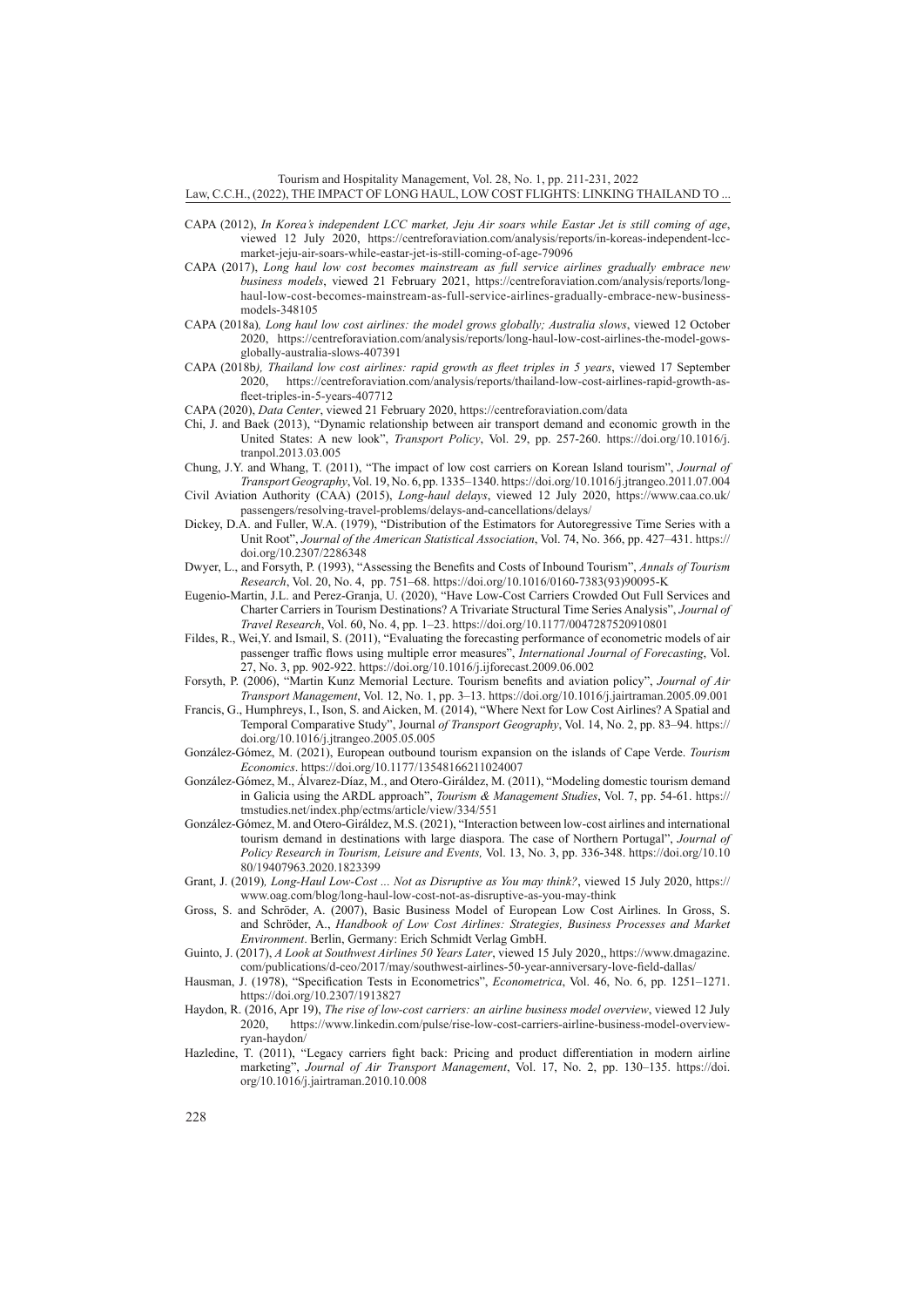Tourism and Hospitality Management, Vol. 28, No. 1, pp. 211-231, 2022

#### Law, C.C.H., (2022), THE IMPACT OF LONG HAUL, LOW COST FLIGHTS: LINKING THAILAND TO ...

- Hossan, C. (2012), "Sustainability and Growth of Low Cost Airlines: An Industry Analysis in Global Perspective", *American Journal of Industrial and Business Management*, Vol. 1, No. 3, pp. 162– 171. <https://worldscholars.org/index.php/ajbm/article/view/23/pdf>
- Icelandair. (2018), *Flying Since 1937*, viewed 18 August 2020, [https://www.icelandair.com/en-gb/about/](https://www.icelandair.com/en-gb/about/history/flying-since-1937) [history/flying-since-1937](https://www.icelandair.com/en-gb/about/history/flying-since-1937) /
- International Air Transport Association (IATA) (2008), *IATA Economics Briefing No 9: Air Travel Demand*. International Air Transport Association. Switzerland.
- International Air Transport Association (IATA) (2021), 2020 Worst Year in History for Air Travel Demand, viewed 11 December 2021, <https://www.iata.org/en/pressroom/pr/2021-02-03-02/>
- Ismail, A.B. and Jiang, H. (2019), "Comparing Service Quality for Long-Haul Low-Cost Carriers Case for Asia and Australia Routes", *Journal of Quality Assurance in Hospitality & Tourism*, Vol. 20, No. 6, pp. 647–680. <https://doi.org/10.1080/1528008X.2019.1580660>
- Jiang, H. (2013), "Service quality of low-cost long-haul airlines The case of Jetstar Airways and AirAsia X", *Journal of Air Transport Management*, Vol. 26, pp. 20–24. [https://doi.org/10.1016/j.](https://doi.org/10.1016/j.jairtraman.2012.08.012) [jairtraman.2012.08.012](https://doi.org/10.1016/j.jairtraman.2012.08.012)
- JTB Tourism Research and Consulting (2021), *Tourism Statistic*s, viewed 10 January 2021,[https://www.](https://www.tourism.jp/en/tourism-database/stats/) [tourism.jp/en/tourism-database/stats/](https://www.tourism.jp/en/tourism-database/stats/)
- Kasikorn Bank (2019), *Thailand's Tourism Industry Outlook 2019*, viewed 14 July 2020, [https://](https://kasikornbank.com/international-business/en/Thailand/IndustryBusiness/Pages/201901_Thailand_TourismOutlook19.aspx) [kasikornbank.com/international-business/en/Thailand/IndustryBusiness/Pages/201901\\_Thailand\\_](https://kasikornbank.com/international-business/en/Thailand/IndustryBusiness/Pages/201901_Thailand_TourismOutlook19.aspx) [TourismOutlook19.aspx](https://kasikornbank.com/international-business/en/Thailand/IndustryBusiness/Pages/201901_Thailand_TourismOutlook19.aspx)
- Khumaloand, S., Olalekan, Y. and Okurut, F. (2011), "Determinants of Commercial Bank Interest Rate Margins in Swaziland", *International Journal of Economics and Business Studies*, Vol. 1, No.1-2, pp. 3–21.
- Korea Tourism Organisation (KTO) (2021*), Korea, Monthly Statistics of Tourism*, viewed 10 January 2021, <https://kto.visitkorea.or.kr/eng/tourismStatics/keyFacts/KoreaMonthlyStatistics.kto>
- Kositchotethana, B. (2013), *Nok Air joins with Singapore's Scoot*, viewed 12 July 2020, [https://www.](https://www.bangkokpost.com/business/385003/nok-air-joins-with-singapore-scoot) [bangkokpost.com/business/385003/nok-air-joins-with-singapore-scoot](https://www.bangkokpost.com/business/385003/nok-air-joins-with-singapore-scoot)
- Kositchotethana, B. (2014), *Thailand's First Long-Haul Low-Cost Carrier Set to Fly*, viewed 13 August 2020,[https://www.bangkokpost.com/thailand/general/1202537/thailands-first-long-haul-low-cost](https://www.bangkokpost.com/thailand/general/1202537/thailands-first-long-haul-low-cost-carrier-set-to-fly)[carrier-set-to-fly](https://www.bangkokpost.com/thailand/general/1202537/thailands-first-long-haul-low-cost-carrier-set-to-fly)
- Kositchotethana, B. (2017), TAA widens lead over budget rivals, viewed 21 Aug 2020, [https://www.](https://www.bangkokpost.com/thailand/general/1202537/taa-widens-lead-over-budget-rivals) [bangkokpost.com/thailand/general/1202537/taa-widens-lead-over-budget-rivals](https://www.bangkokpost.com/thailand/general/1202537/taa-widens-lead-over-budget-rivals)
- Lai, P., Jang, H., Xu, C. and Xin, S. (2019), "The Impact of Low-Cost Carriers on Inbound Tourism of Thailand". *International Journal of Supply Chain Management*, Vol. 8, pp. 846–853. [https://ojs.](https://ojs.excelingtech.co.uk/index.php/IJSCM/article/view/2787/1715) [excelingtech.co.uk/index.php/IJSCM/article/view/2787/1715](https://ojs.excelingtech.co.uk/index.php/IJSCM/article/view/2787/1715)
- Law, C. (2017), "The Study of Customer Relationship Management in Thai Airline Industry: A Case of Thai Travelers in Thailand", *Journal of Airline and Airport Management*, Vol. 7, No. 1, pp. 13–42. <https://doi.org/10.3926/jairm.86>
- Law, C., Zhang, Y., Gow, J. and Vu, X. (2022), "Dynamic relationship between air transport, economic growth and inbound tourism in Cambodia, Laos, Myanmar and Vietnam", *Journal of Air Transport Management*, Vol. 98,<https://doi.org/10.1016/j.jairtraman.2021.102161>
- Law, C.C.H., Zhang, Y. and Zhang, A. (2018), "Regulatory Changes in International Air Transport and Their Impact on Tourism Development in Asia Pacific", in Fu, X. and Peoples J. (Eds), *Advances in Airline Economics*, Emerald Publishing Limited, Bingley, pp. 123-144.
- Liu, J. (2017), *Thai Lion Air outlines A330 network from Dec 2017*, viewed 14 August 2020, [https://www.](https://www.routesonline.com/news/38/airlineroute/276390/thai-lion-air-outlines-a330-network-from-dec-2017/) [routesonline.com/news/38/airlineroute/276390/thai-lion-air-outlines-a330-network-from](https://www.routesonline.com/news/38/airlineroute/276390/thai-lion-air-outlines-a330-network-from-dec-2017/)[dec-2017/](https://www.routesonline.com/news/38/airlineroute/276390/thai-lion-air-outlines-a330-network-from-dec-2017/)

Loftleidir Icelandic. (2018), *Our History*, viewed 15 September 2020, <http://www.loftleidir.com/our-history/>

Lonides, N. (2000), *Deregulation sparks Thai start-ups*, viewed 20 August 2020, [https://www.flightglobal.](https://www.flightglobal.com/news/articles/deregulation-sparks-thai-start-ups-121006) [com/news/articles/deregulation-sparks-thai-start-ups-121006](https://www.flightglobal.com/news/articles/deregulation-sparks-thai-start-ups-121006) /

Ludd, L. and Ison, S. (2013), *Low Cost Carriers: Emergence, Expansion and Evolution*. Oxon, UK: Routledge. Lufthansa Group (2020), *Annual report 2019*, viewed 13 December 2020, [https://investor-relations.](https://investor-relations.lufthansagroup.com/fileadmin/downloads/en/financial-reports/annual-reports/LH-AR-2019-e.pdf) [lufthansagroup.com/fileadmin/downloads/en/financial-reports/annual-reports/LH-AR-2019-e.pdf](https://investor-relations.lufthansagroup.com/fileadmin/downloads/en/financial-reports/annual-reports/LH-AR-2019-e.pdf)

Ministry of Foreign Affairs of Japan. (2019), *Japan-Thailand Relations*, viewed 13 December 2021, [https://](https://www.mofa.go.jp/region/asia-paci/thailand/data.html) [www.mofa.go.jp/region/asia-paci/thailand/data.html](https://www.mofa.go.jp/region/asia-paci/thailand/data.html)

Ministry of Tourism and Sports (MOTS) (2010*), International Tourist Arrivals*, viewed 13 February 2021, [https://www.mots.go.th/mots\\_en/more\\_news\\_new.php?cid=330](https://www.mots.go.th/mots_en/more_news_new.php?cid=330)

Moreira, M.E., O'Connel, J.F. and Williams, G. (2011), "The Viability of Long-Haul, Low Cost Business Models", *Journal of Air Transport Studies*, Vol. 2, No. 1, pp. 69–91. [https://doi.org/10.38008/jats.](https://doi.org/10.38008/jats.v2i1.106) [v2i1.106](https://doi.org/10.38008/jats.v2i1.106)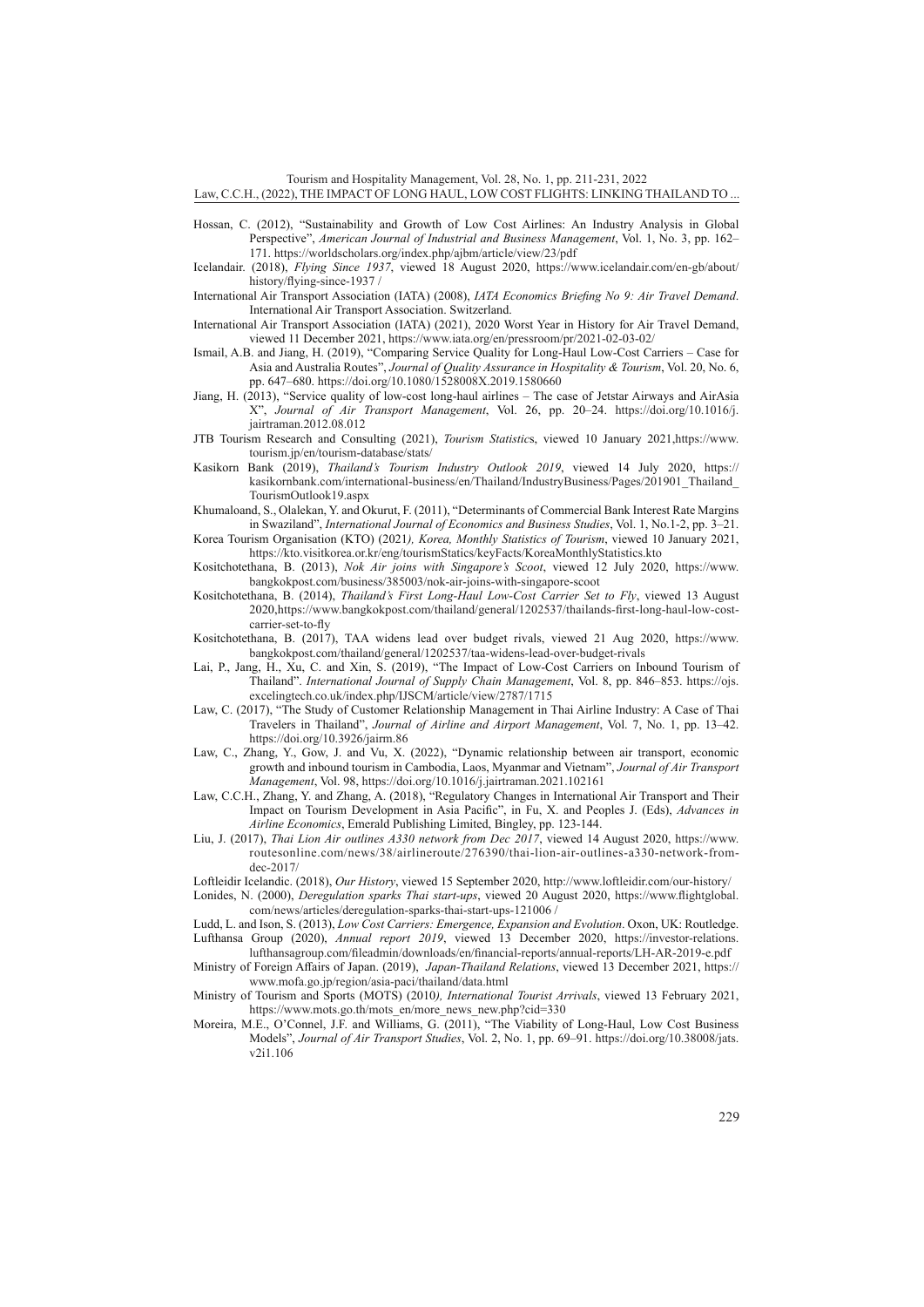Tourism and Hospitality Management, Vol. 28, No. 1, pp. 211-231, 2022

#### Law, C.C.H., (2022), THE IMPACT OF LONG HAUL, LOW COST FLIGHTS: LINKING THAILAND TO ...

- Morrell, P. (2008), "Can long-haul low-cost airlines be successful?", *Research in Transportation Economics*, Vol. 24, No. 1, pp. 61–67. <https://doi.org/10.1016/j.retrec.2009.01.003>
- National Statistical Office of Thailand (NSO) (2020), *Tourism Expenditure by Outgoing Thai Travellers by Country of Destination: 2010–2019*, viewed 19 February 2021, [http://statbbi.nso.go.th/staticreport/](http://statbbi.nso.go.th/staticreport/page/sector/en/17.aspx) [page/sector/en/17.aspx](http://statbbi.nso.go.th/staticreport/page/sector/en/17.aspx)
- Nok Air (2017), *About Us*, viewed 14 Jul y2020, [https://content.nokair.com/en/About-Nokair/Company-](https://content.nokair.com/en/About-Nokair/Company-Information.aspx)[Information.aspx.](https://content.nokair.com/en/About-Nokair/Company-Information.aspx)
- Norwegian (2020), *Norwegian Air Shuttle ASA Annual Report 2019*, viewed 21 July 2020, [https://www.](https://www.norwegian.com/globalassets/ip/documents/about-us/company/investor-relations/reports-and-presentations/annual-reports/annual-report-norwegian-2019.pdf) [norwegian.com/globalassets/ip/documents/about-us/company/investor-relations/reports-and](https://www.norwegian.com/globalassets/ip/documents/about-us/company/investor-relations/reports-and-presentations/annual-reports/annual-report-norwegian-2019.pdf)[presentations/annual-reports/annual-report-norwegian-2019.pdf](https://www.norwegian.com/globalassets/ip/documents/about-us/company/investor-relations/reports-and-presentations/annual-reports/annual-report-norwegian-2019.pdf)
- Nyathi, M., Hooper, P. and Hensher, D. (2007), "Compass airlines: 1 December 1990 to 20 December 1991 what went wrong? - part 1", *Transport Review*, Vol. 13, No. 2, pp. 119–149. [https://doi.](https://doi.org/10.1080/01441649308716840) [org/10.1080/01441649308716840](https://doi.org/10.1080/01441649308716840)
- O'Connell, J. and Williams, G. (2005), "Passengers' perceptions of low cost airlines and full service carriers: A case study involving Ryanair, Aer Lingus, Air Asia and Malaysia Airlines", *Journal of Air Transport Management*, Vol. 11, No. 4, pp. 259–272.<https://doi.org/10.1016/j.jairtraman.2005.01.007>
- Official Airline Guide (OAG) (2021), *Schedule Analysis*, viewed 24 February 2021, [https://analytics.oag.com/](https://analytics.oag.com/analyser-client/modules) [analyser-client/modules](https://analytics.oag.com/analyser-client/modules)
- Oppermann, M. and Cooper, M. (1999), "Outbound Travel and Quality of Life: The Effect of Airline Price Wars", *Journal of Business Research*, Vol. 44, No. 3, 179–188. [https://doi.org/10.1016/S0148-](https://doi.org/10.1016/S0148-2963(97)00199-9) [2963\(97\)00199-9](https://doi.org/10.1016/S0148-2963(97)00199-9)
- Muqbil, I, (2018), "*The Next Big Thing: Thailand Outbound Travel Report 2018"*, Travel Impact. Bangkok, Thailand.
- Pearson, A. M., Patel, T. and Wilkes, W. (2021), *CEOs Are Dooming Business Travel Maybe for Good*, viewed 11 December 2021, [https://www.bloomberg.com/news/features/2021-08-31/will-business](https://www.bloomberg.com/news/features/2021-08-31/will-business-travel-come-back-data-show-air-hotel-travel-forever-changed)[travel-come-back-data-show-air-hotel-travel-forever-changed](https://www.bloomberg.com/news/features/2021-08-31/will-business-travel-come-back-data-show-air-hotel-travel-forever-changed)
- Pesaran, M.H. and Pesaran, B. (1997), *Working with Microfit 4.0: Interactive Econometric Analysis*, Oxford University Press, Oxford, UK.
- Pesaran, M.H., Shin, Y. and Smith, R.P. (1999), "Pooled mean group estimation of dynamic heterogeneous panels", *Journal of the American Statistical Association*, Vol. 94, No. 446, pp. 621–634.
- Pesaran, M.H., Shin, Y. and Smith, R.P. (2001), "Bounds testing approaches to the analysis of level relationships", *Journal of Applied Econometrics,* Vol. 16, No. 3, pp. 289-326.<https://doi.org/10.1002/jae.616>
- Pesaran, M.H.. and Smith, R. (1995), "Estimating long-run relationships from dynamic heterogeneous panels", *Journal of Econometrics,* Vol. 68, No. 1, pp. 79-113. [https://doi.org/10.1016/0304-4076\(94\)01644-F](https://doi.org/10.1016/0304-4076(94)01644-F)
- Phang, K. (2014, Aug 22), *Thailand's New Budget Airline NokScoot Will Launch in 2015*, viewed 16 October 2020, <https://www.tripzilla.com/nokscoot-airline-launches/10634>
- Poret, M., O'Connell, J.F. and Warnock, D.S. (2015), "The economic viability of long-haul low cost operations: Evidence from the transatlantic market", *Journal of Air Transport Management*, Vol. 42, 272–281. <https://doi.org/10.1016/j.jairtraman.2014.11.007>
- Prakash, V. (2013), *Malaysia's AirAsia X agrees to form Thai joint venture*, viewed 12 October 2020, [https://](https://www.reuters.com/article/us-malaysia-airasiax-thailand-idUKBRE98I01520130919) [www.reuters.com/article/us-malaysia-airasiax-thailand-idUKBRE98I01520130919](https://www.reuters.com/article/us-malaysia-airasiax-thailand-idUKBRE98I01520130919)
- Routes Online (2009), *Jeju Air launch Bangkok charter service*, viewed 13 July 2020, [https://www.routesonline.](https://www.routesonline.com/news/38/airlineroute/258184/jeju-air-launch-bangkok-charter-service/?highlight=jeju%20air) [com/news/38/airlineroute/258184/jeju-air-launch-bangkok-charter-service/?highlight=jeju%20air](https://www.routesonline.com/news/38/airlineroute/258184/jeju-air-launch-bangkok-charter-service/?highlight=jeju%20air)
- Schlumberger, C.E. and Weisskopf, N. (2014), *Ready for Takeoff?: The Potential for Low-Cost Carriers in Developing Countries*. Washington DC: World Bank Group.
- Shrestha, M. and Bhatta, G. (2018), "Selecting appropriate methodological framework for time series data analysis", *The Journal of Finance and Data Science*, Vol. 4, No. 2, pp. 71-89. [https://doi.](https://doi.org/10.1016/j.jfds.2017.11.001) [org/10.1016/j.jfds.2017.11.001](https://doi.org/10.1016/j.jfds.2017.11.001)
- Sheth, J.N., Allvine, F.C., Uslay, C. and Dixit, A. (2007), Pacific Southwest Airlines: The First Large Discount Airline. In F.C. Jagdish and N. Sheth, *Deregulation and Competition: Lessons from the Airline Industry*. Singapore: SAGE.
- Singapore Airlines (2020), *Singapore Airlines Annual report FY2018/19*. Singapore Airlines. Singapore.
- Smith, D.W., O'Connell, J.F. and Maleki, M. (2017), "An analysis of ongoing trends in airline ancillary revenues", *Journal of Air Transport Management*, Vol. 64, pp. 1–13. [https://doi.org/10.1016/j.](https://doi.org/10.1016/j.jairtraman.2017.06.023) [jairtraman.2017.06.023](https://doi.org/10.1016/j.jairtraman.2017.06.023)
- Soyk, C., Ringbeck, J. and Spinler, S. (2017), "Long-haul low cost airlines: Characteristics of the business model and sustainability of its cost advantages", *Transportation Research Part A: Policy and Practice*, Vol. 106, pp. 215–234. <https://doi.org/10.1016/j.tra.2017.09.023>